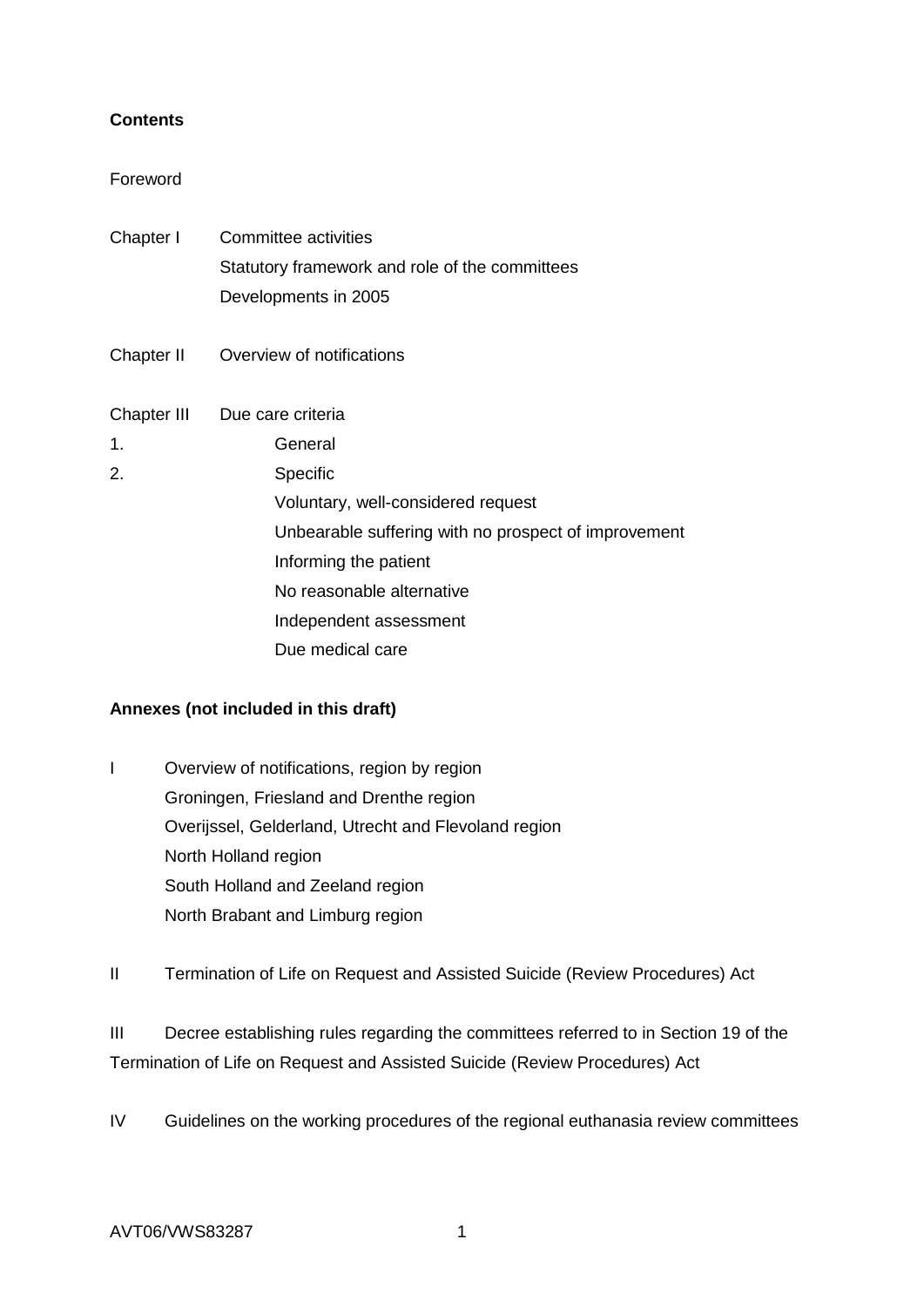## **Foreword**

The regional euthanasia review committees publish an annual report in pursuance of Section 17 of the Termination of Life on Request and Assisted Suicide (Review Procedures) Act. This seventh report deals with the work of the committees in 2005.

In the year under review there was considerable media interest in euthanasia in other countries. However, there were also some interesting developments in the Netherlands regarding procedures for the termination of life. Partly as a result of the Vencken court case, there was an extensive debate on the difference between euthanasia and palliative sedation (also known as terminal sedation). Guidelines on this were published by the Royal Dutch Medical Association at the beginning of December 2005. In autumn 2005 the government also agreed to set up a national review committee to deal with late termination of pregnancy and termination of life in newborn babies by physicians.

The number of notifications rose slightly. In 2005, 1,933 cases of euthanasia and assisted suicide were reported, as against 1,886 in 2004 and 1,815 in 2003. In 2005 there were three cases in which the committees found that the physician had not acted in accordance with the due care criteria.

As in previous years, this annual report discusses a number of the notifications received in 2005. This provides insight into the factors the committees took into consideration when making their assessments.

From May 2006 onwards you will be able to read the findings (from which all identifying details have removed) on the committees' updated website [\(www.toetsingscommissieseuthanasie.nl\).](http://www.toetstingscommissieseuthanasie.nl)/) The extensive work of building the website took place in 2005. It was no simple matter to remove identifying details from the findings and still preserve their information value. Highly specific information that may be traceable to a particular individual may no longer be included. It is important that readers be aware of this.

Like the State Secretary for Health, Welfare and Sport, we trust that publishing our findings will make physicians even more willing to report cases and will further improve the quality of procedures for the termination of life.

R.P. de Valk-van Marwijk Kooy

Coordinating chair of the regional euthanasia review committees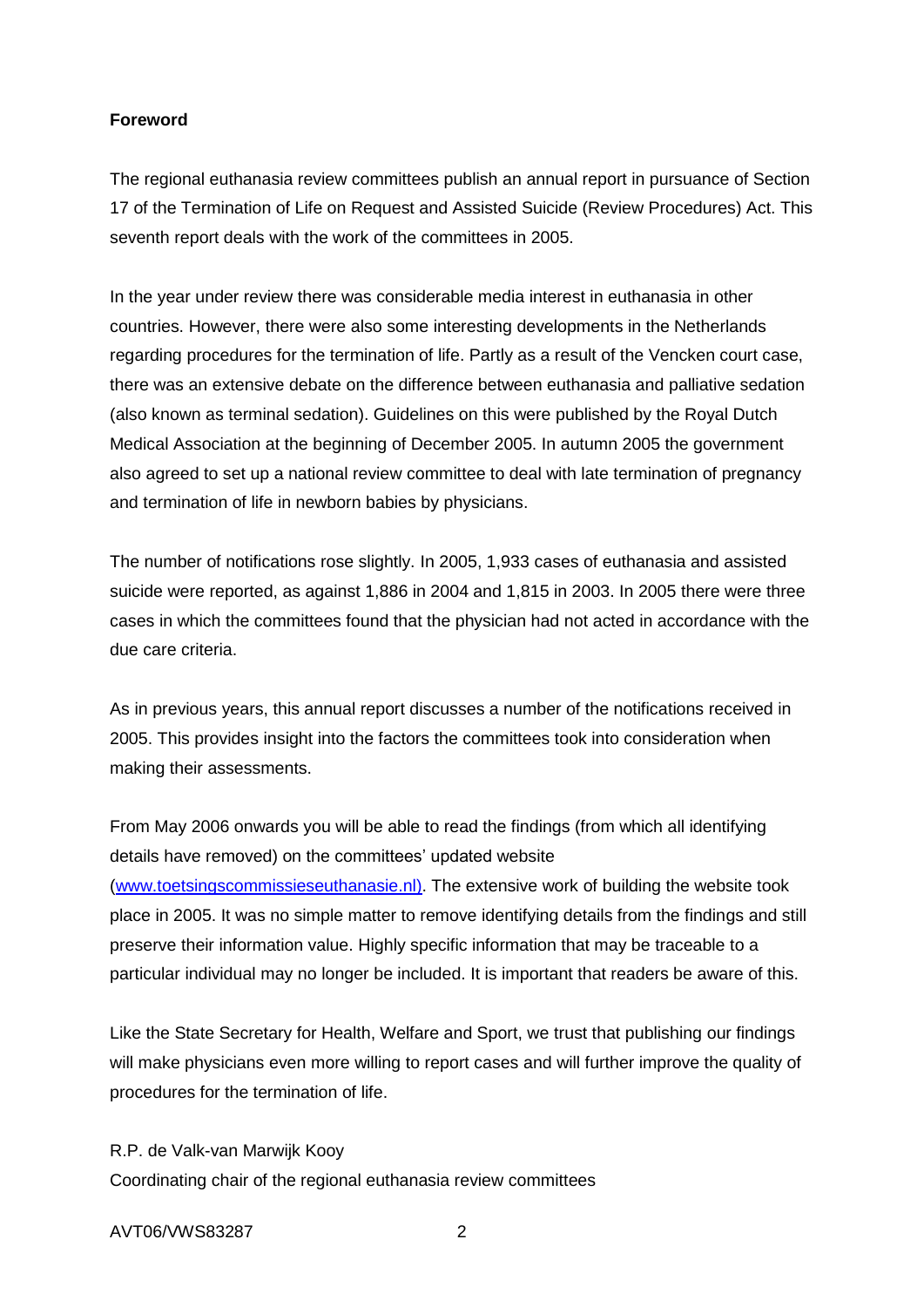Arnhem, April 2006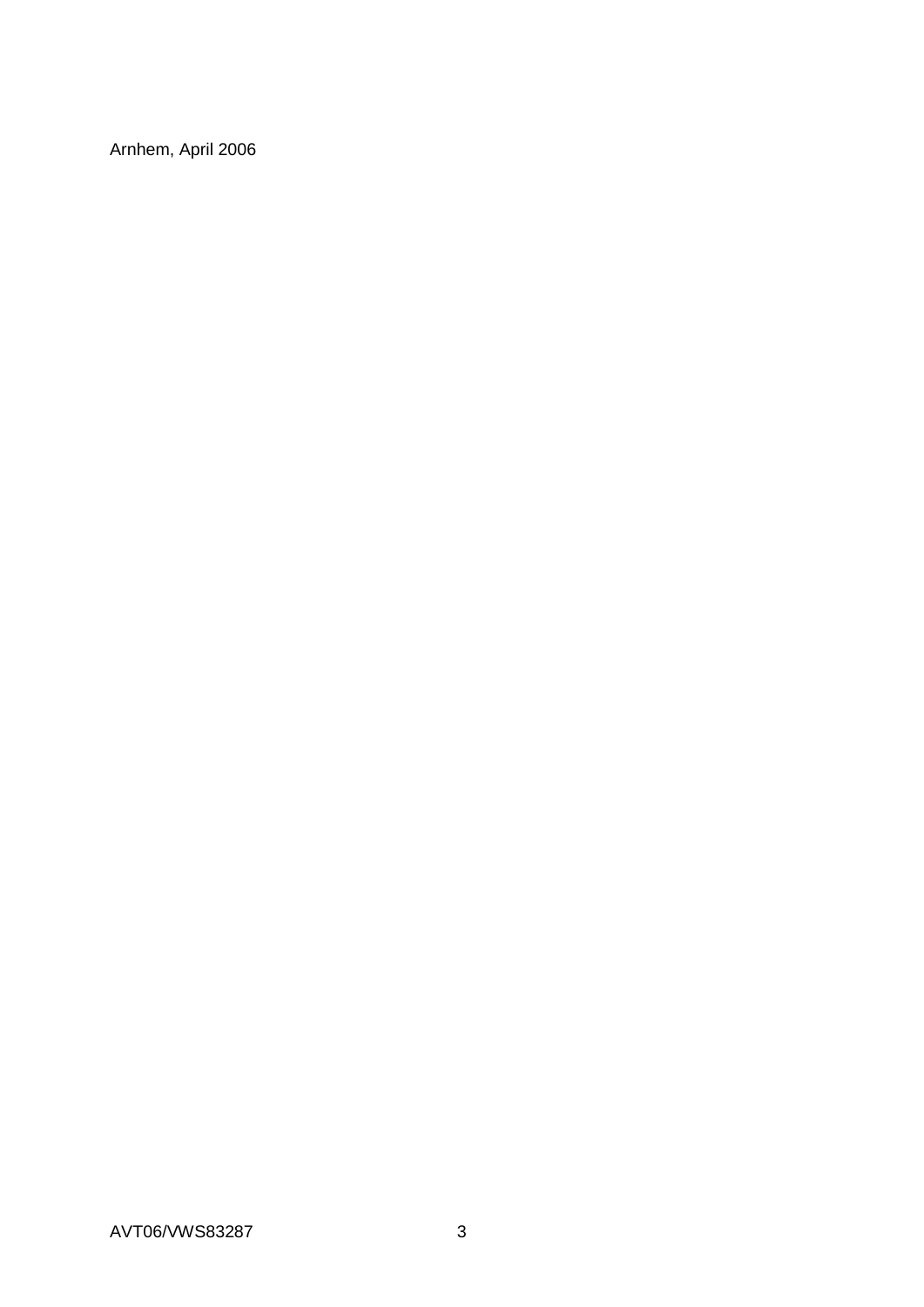# **Chapter I**

# **Committee activities**

## **1. Statutory framework and role of the committees**

Under Dutch criminal law, it is an offence for anyone to take another person's life at that person's express and earnest request (article 293, paragraph 1 of the Criminal Code). However, it is not an offence for physicians to do so, provided they comply with the due care criteria specified in the Termination of Life on Request and Assisted Suicide (Review Procedures) Act (hereafter referred to as 'the Act') and notify the municipal pathologist of their actions. Article 294 of the Criminal Code contains similar provisions on assisted suicide. Under the Criminal Code, therefore, termination of life on request and assisted suicide do not constitute criminal offences in certain circumstances.

The Act provides for regional euthanasia review committees (hereafter referred to as 'the committees') to assess cases in which physicians have terminated the life of patients on request or assisted in their suicide. It also lists the due care criteria physicians must fulfil. The committees therefore carry out their main task on the basis of the Act. Euthanasia means that the physician administers the euthanatics to the patient. Assisted suicide means that he prescribes substances to be ingested by the patient himself.

Whenever a physician has terminated the life of a patient or assisted in his suicide, he is required to notify the municipal pathologist of his actions, using, if he wishes, the standard report form.**<sup>1</sup>** The pathologist performs an external examination and ascertains how the patient died and what substances were used to terminate his life. He then establishes whether the physician's report is complete and whether all the required documents are present. The report by the independent physician and, if applicable, the advance directive drawn up by the deceased are added to the file. The pathologist notifies the committee, submitting all the required documents and any others that may be relevant.

There are five regional euthanasia review committees in the Netherlands. The place of death determines which committee is competent to assess the case in question. Each committee comprises three members: a lawyer, who is also the chair, a physician and an expert on ethical issues. They each have an alternate. Each committee also has a secretary, with an

1

<sup>&</sup>lt;sup>1</sup> This form can be downloaded from [www.toetsingscommissieseuthanasie.nl](http://www.toetsingscommissieseuthanasie.nl/)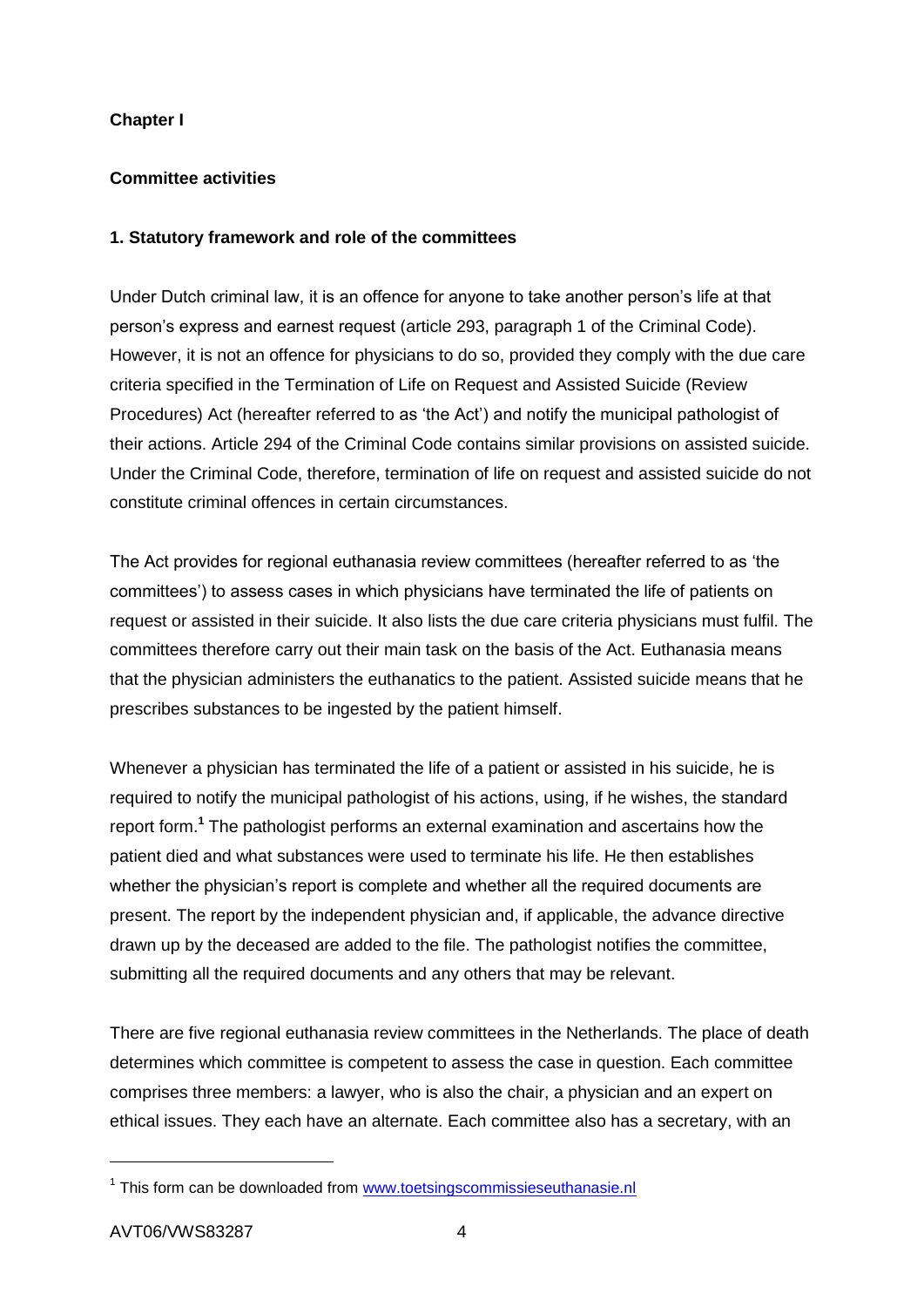advisory vote at committee meetings. The secretaries and support staff form the secretariats, which are responsible for assisting the committees in their work.

The secretariats have offices in Groningen, Arnhem and The Hague, and the committees meet there every month.

If a committee has any questions about a report, the physician in question will be informed. He may then be invited to provide further information in person. More often, however, he will be asked to respond in writing. The committees also regularly contact physicians by telephone in order to obtain the required information.

The physician must be notified of the committee's findings within six weeks. This period may be extended once, for instance if the committee has further questions.

The committees are competent to assess cases in which a physician has terminated a patient's life on request or assisted in his suicide. In a number of cases, however, they are not competent to do so.<sup>2</sup> If a physician has terminated the life of a patient without the patient having explicitly requested it, the municipal pathologist must refer the case directly to the public prosecutor. The review procedure set out in the Act is not intended for such cases.

The committees issue multidisciplinary findings on the cases they assess. In almost every case they conclude that the physician has acted in accordance with the due care criteria. In such cases, only the notifying physician is informed of the committee's findings. In a very few cases – three in 2005 – the committees find that the physician has not acted in accordance with one or more of the criteria. The committee will then refer the matter to the Board of Procurators General and the Health Care Inspectorate. The Board will decide whether or not to prosecute. The Inspectorate decides in the light of its own tasks and responsibilities whether any further action should be taken. This may range from interviewing the physician to disciplinary action. The committees hold consultations with the Board and the Inspectorate every year.

The purpose of the legislation governing termination of life on request and assisted suicide is to safeguard and improve the quality of procedures followed by physicians in such cases. The main principle is that they should act openly. The legislation provides a framework for

<sup>&</sup>lt;sup>2</sup> See Article 1, paragraph 2 of the guidelines on the working procedures of the regional euthanasia review committees, adopted on 18 June 2003.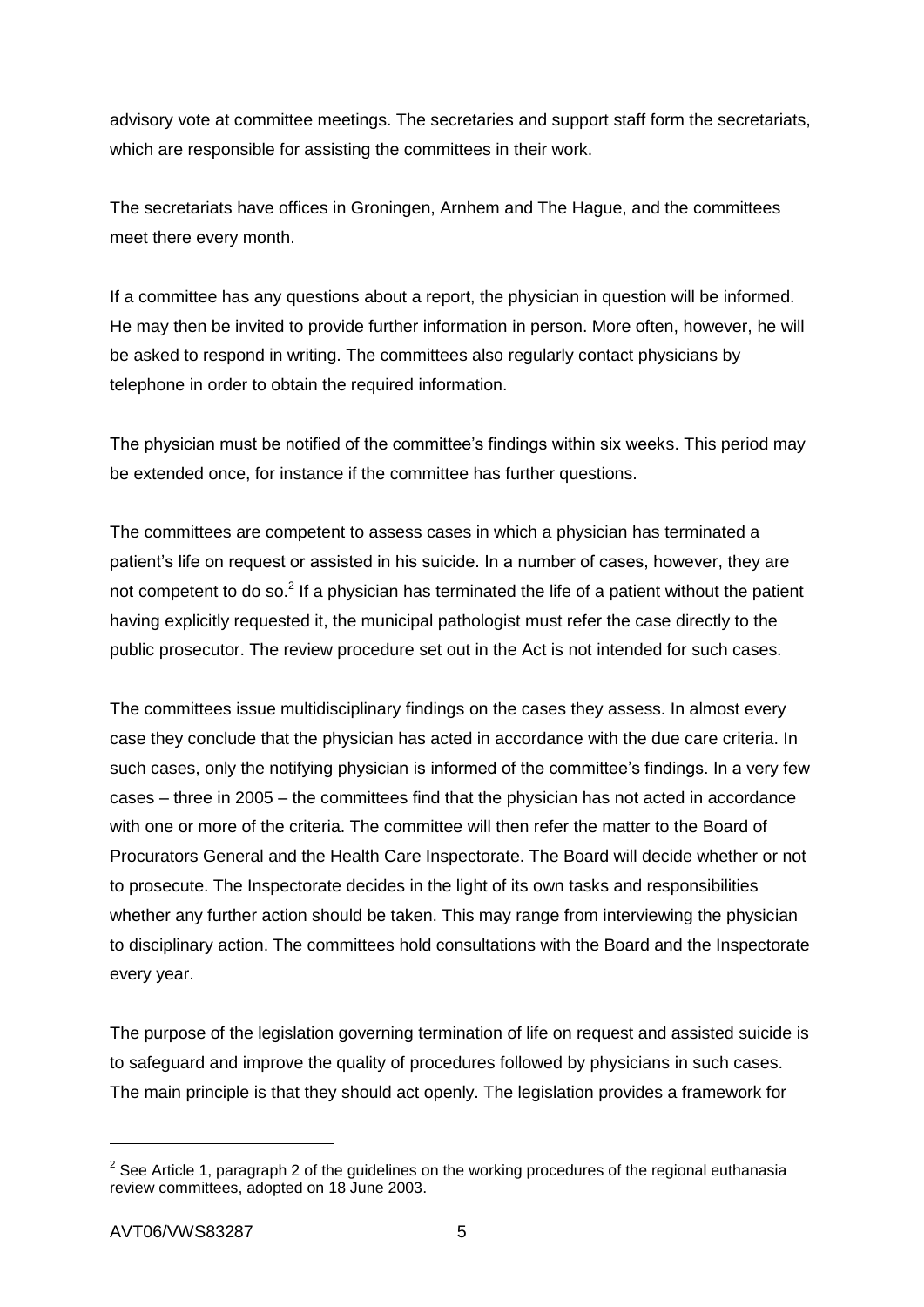assessment, in the form of due care criteria which the committees use to perform their main task (assessing notifications). In doing so, they help maintain standards of care.

The committees also help raise standards, for instance by providing information and helping the Euthanasia in the Netherlands Support and Assessment project (SCEN) train physicians to perform independent assessments. They also give presentations to municipal health services, associations of general practitioners and foreign delegations, using examples from practice to provide information on applicable procedures and the due care criteria.

In 2005 preparations were made to update the [www.toetsingscommissieseuthanasie.nl](http://www.toetsingscommissieseuthanasie.nl/) website and publish the committees' findings on it (with all identifying details removed). The purpose of this is to provide a clearer picture of how the committees work. It is no simple matter for them to preserve the information value of the findings, since information that may be traceable to a particular individual may no longer be included. Close attention was paid to this during the preparations for publication of the findings on the website.

To ensure uniform assessments, the chairs of the committees and their alternates meet regularly. They also make agreements about working methods. If, for instance, a committee finds that a physician has not acted in accordance with the due care criteria, it submits its draft findings to all the chairs and their alternates for comment, which it takes into account when issuing its findings.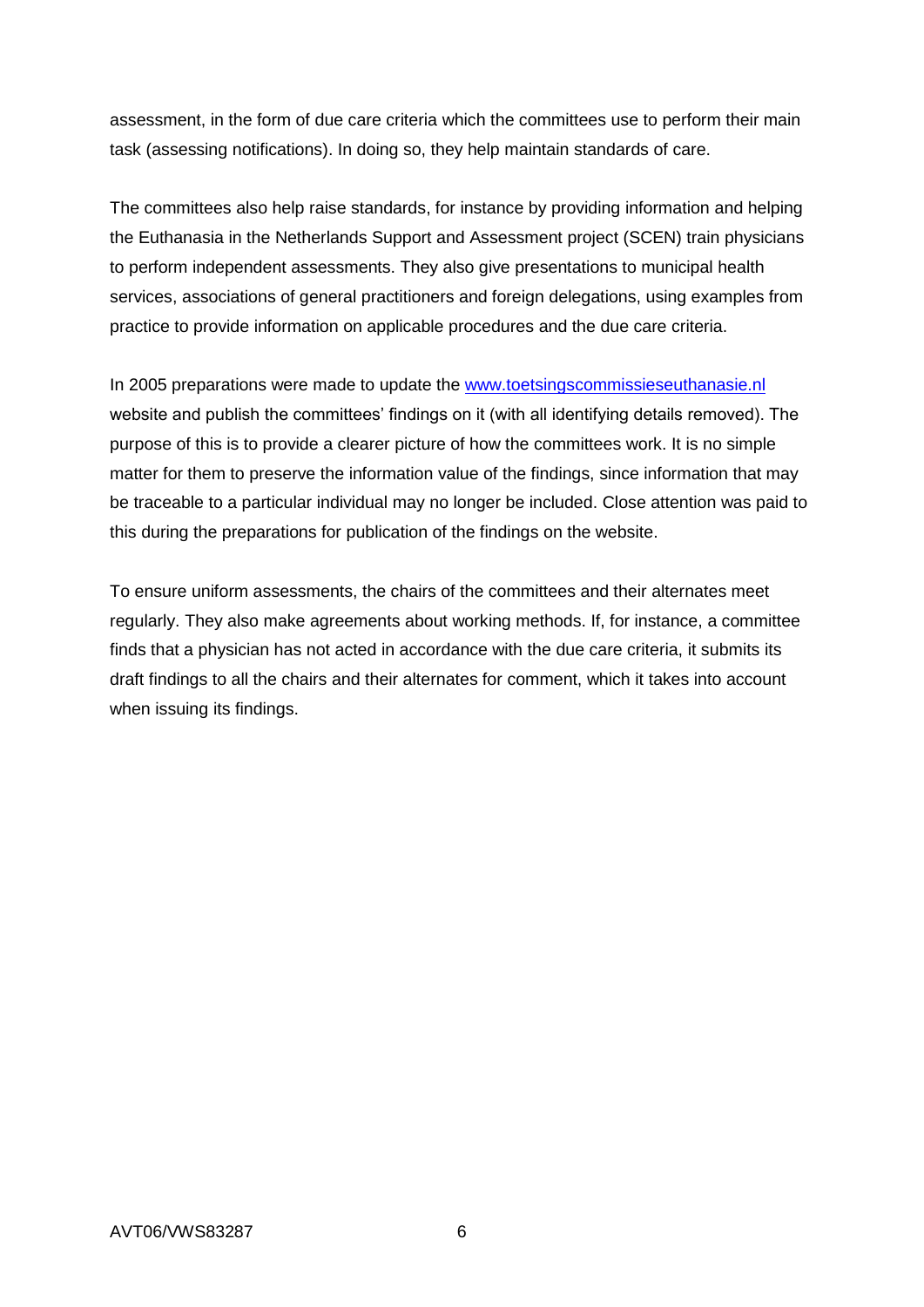# **2. Developments in 2005**

There were a number of developments that were of relevance to the work of the committees. Physicians' willingness to notify them of euthanasia or assisted suicide continued to be a key issue.

Willingness to notify and number of notifications in 2005

A high rate of notification sheds light on how euthanasia is being dealt with in practice. That is an important policy goal, in addition to ensuring that due care is taken. It should be noted here that a fall or rise in the number of notifications says nothing about physicians' willingness to notify the committees. In order to determine this, the number of notifications has to be compared with the total number of cases of euthanasia and assisted suicide in the Netherlands.

A 1998-2002 evaluation of the euthanasia review procedure revealed that in 1990, 18% of all cases of euthanasia and assisted suicide were reported and that this figure had risen to 41% by 1995 and to 54% by 2001. $3$  In the year under review the committees received 1,933 notifications of euthanasia and assisted suicide, as against 1,886 in 2004.

# Palliative sedation

The public debate on the distinction between palliative sedation and euthanasia continued in the year under review. The Royal Dutch Medical Association's guidelines on palliative sedation, which were published in December 2005.<sup>4</sup> make clear what the distinction is. The purpose of palliative sedation is to alleviate refractory symptoms accompanied by severe suffering that cannot be relieved in any other way. If performed in the right way, i.e. using the correct dose of sedatives (benzodiazepines), such sedation cannot serve to terminate life.

Accordingly, palliative sedation performed with due care is normal medical procedure and cannot be considered as euthanasia or unrequested termination of life. In cases of deep sedation that is meant to be continued until the patient dies, fluids and food are often

<sup>3</sup> *Medische besluitvorming aan het einde van het leven: de praktijk en toetsingsprocedure euthanasie* ('Medical decisions at the end of life: practice and the euthanasia review procedure'), G. van der Wal, A. van der Heide, B.D. Onwuteaka-Philipsen and P.J. van der Maas, Amsterdam/Rotterdam, 2003.

 $4$  The guidelines can be found on the Association's website (knmg.artsennet.nl).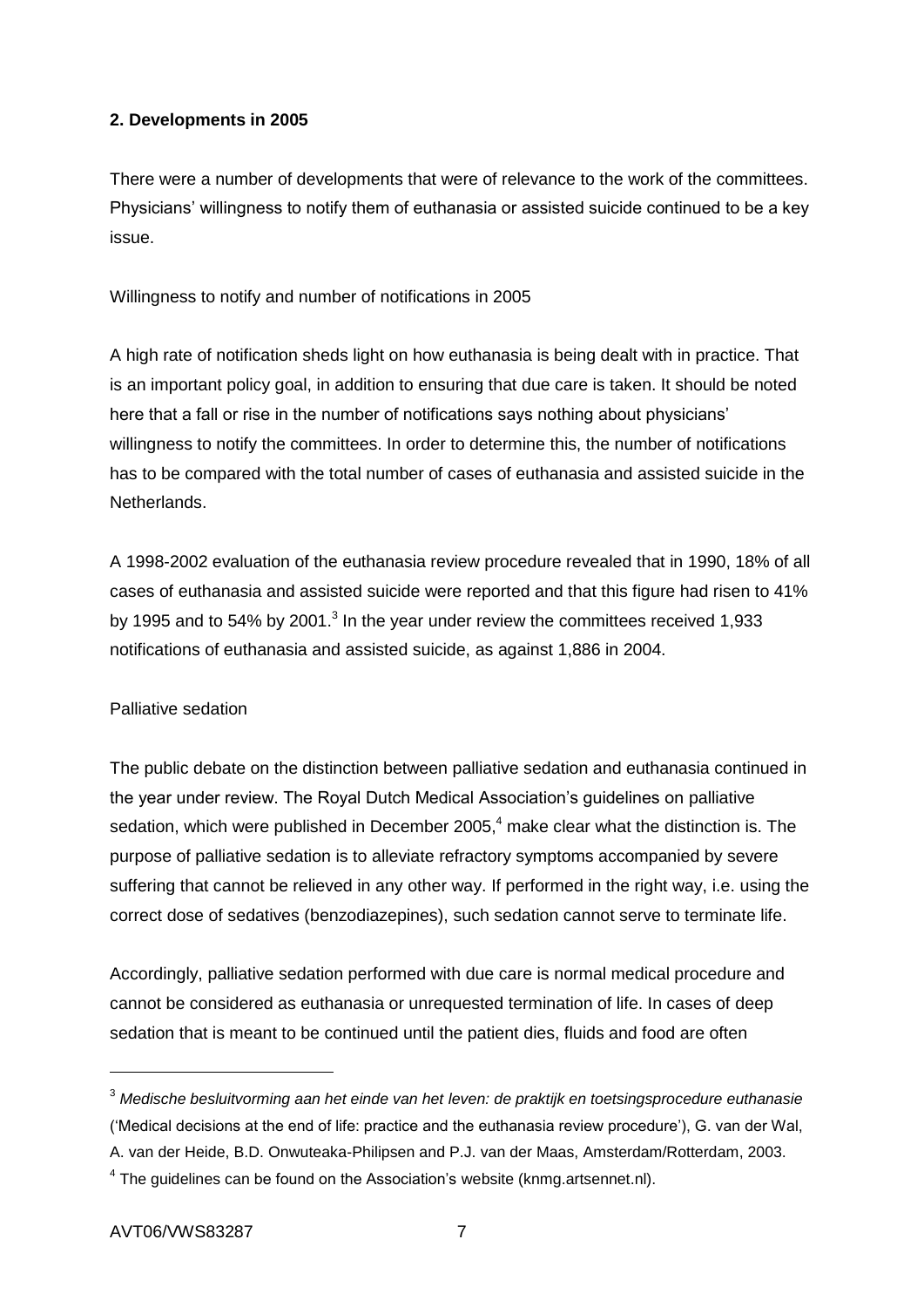withheld, as it would serve no medical purpose to administer them. According to the guidelines, this is acceptable if the patient is not expected to survive longer than one to two weeks.

In a number of situations where refractory symptoms are causing severe suffering, both palliative sedation and euthanasia can be considered as possible alternatives. There should then be a frank discussion between the physician and the patient. The patient may have good reasons to prefer euthanasia to palliative sedation. For example, he may wish to continue communicating with his loved ones during his final days and therefore not wish to end up in a state of reduced consciousness, or he may not want to die in a sedated condition<sup>5</sup>

In spring 2005 all the committee members and their alternates met to discuss this subject.

In the year under review the committees received one notification from a physician who was giving a patient palliative sedation and withholding fluids and food. The committee that dealt with the notification declared itself incompetent on the grounds that this was not euthanasia, but normal medical procedure.

# Euthanasia and dementia

In 2005 the committees received several notifications of euthanasia in patients with dementia (see Case 4). All were in a relatively early stage of the disease.

In general, it is difficult to perform euthanasia on dementia patients in accordance with the due care criteria. As in every individual case, careful consideration must be given to all the facts and circumstances. Of crucial importance here are the due care criteria that the request for euthanasia be voluntary and well-considered, and that the patient's suffering be unbearable, with no prospect of improvement. As the specific circumstances in this case show, review of these two criteria may lead to the conclusion that the physician acted in accordance with both of them, even if the patient in question was suffering from dementia.

# Minors

<sup>5</sup> See Dick Willems, *Preadvies Nederlandse Vereniging voor Bio-ethiek: Opvattingen over de goede dood*.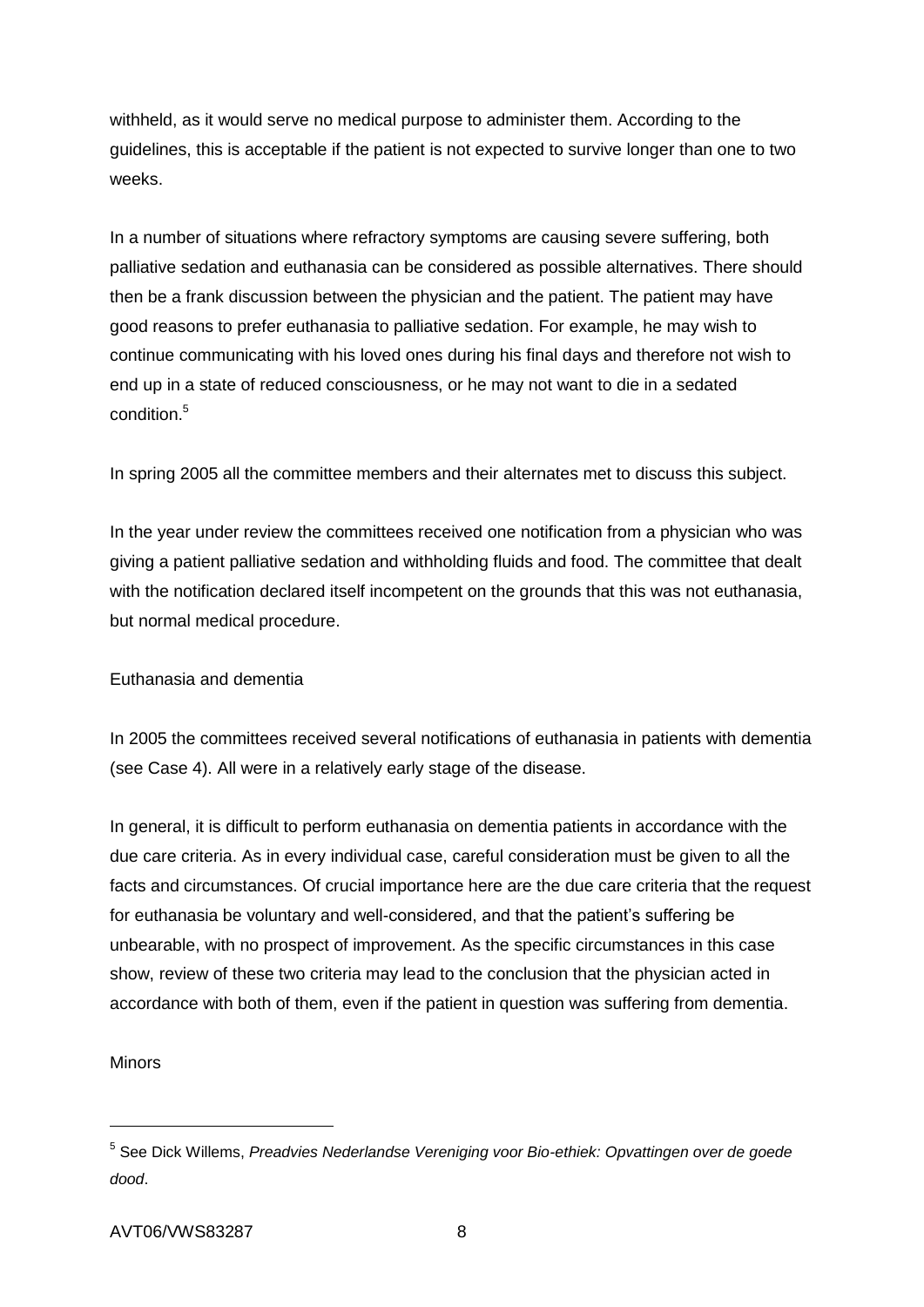In 2005 the committees received one notification of euthanasia involving a twelve-year-old patient. This was the first-ever notification involving a patient under sixteen. The notification is discussed in Case 3.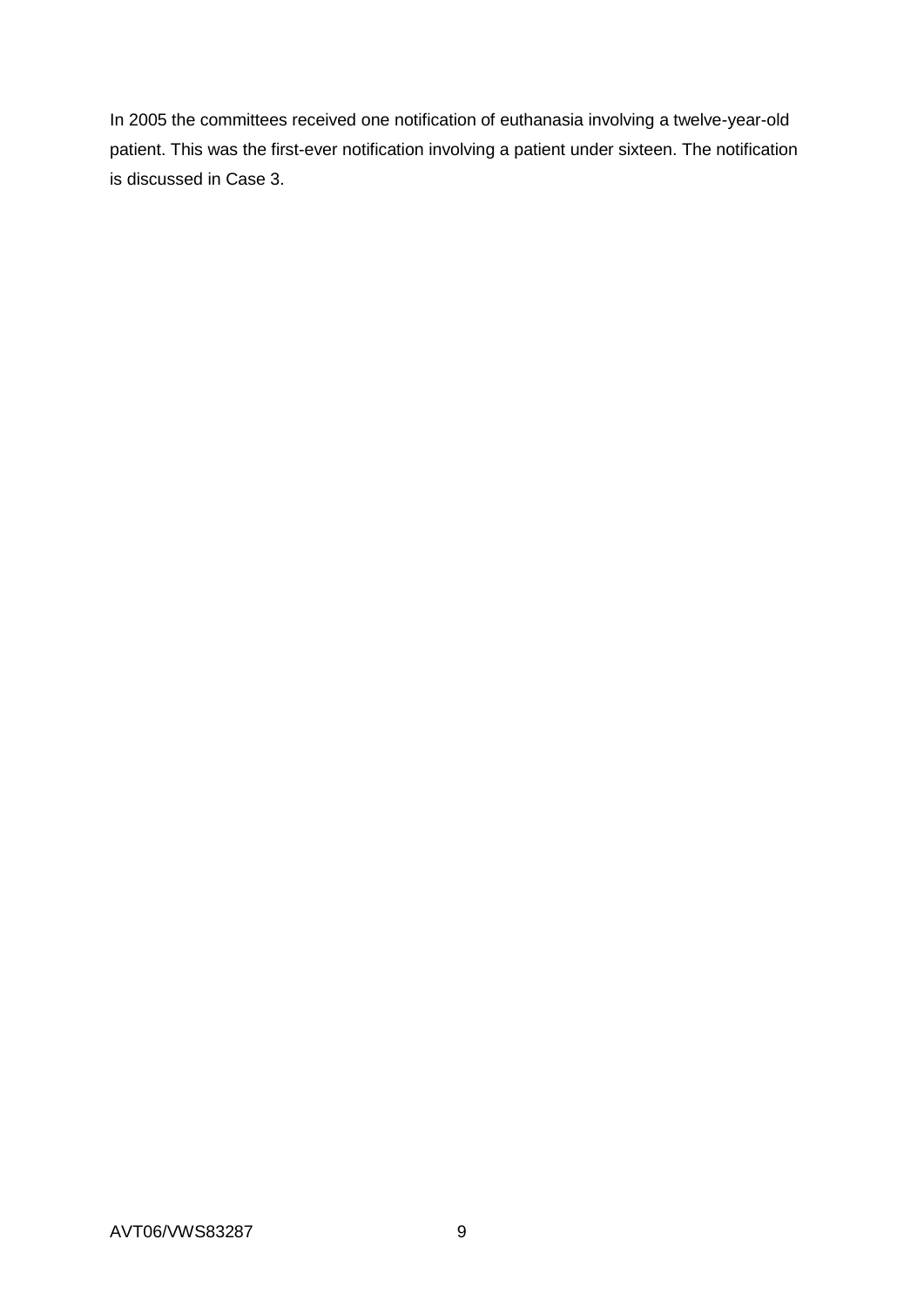# **Chapter II**

## **Overview of notifications**

1 January 2005 to 31 December 2005

**Notifications** 

The committees received 1,933 notifications in the year under review.

Euthanasia and assisted suicide

There were 1,765 cases of euthanasia, 143 cases of assisted suicide and 25 cases involving a combination of the two.

#### **Physicians**

In 1,697 cases the notifying physician was a general practitioner, in 170 cases a medical specialist working in a hospital and in 66 cases a physician working in a nursing home.

Conditions involved

The conditions involved were as follows:

| Cancer                                 | 1,713 |
|----------------------------------------|-------|
| Cardiovascular disease                 | 23    |
| Neurological disorders                 | 85    |
| Pulmonary disorders, other than cancer | 29    |
| Other conditions <sup>6</sup>          | 27    |
| Combination of conditions              | 56    |

Location

 $<sup>6</sup>$  In previous years AIDS was mentioned separately, but in 2005 only one case involving AIDS was</sup> reported, so it is included under 'Other conditions'.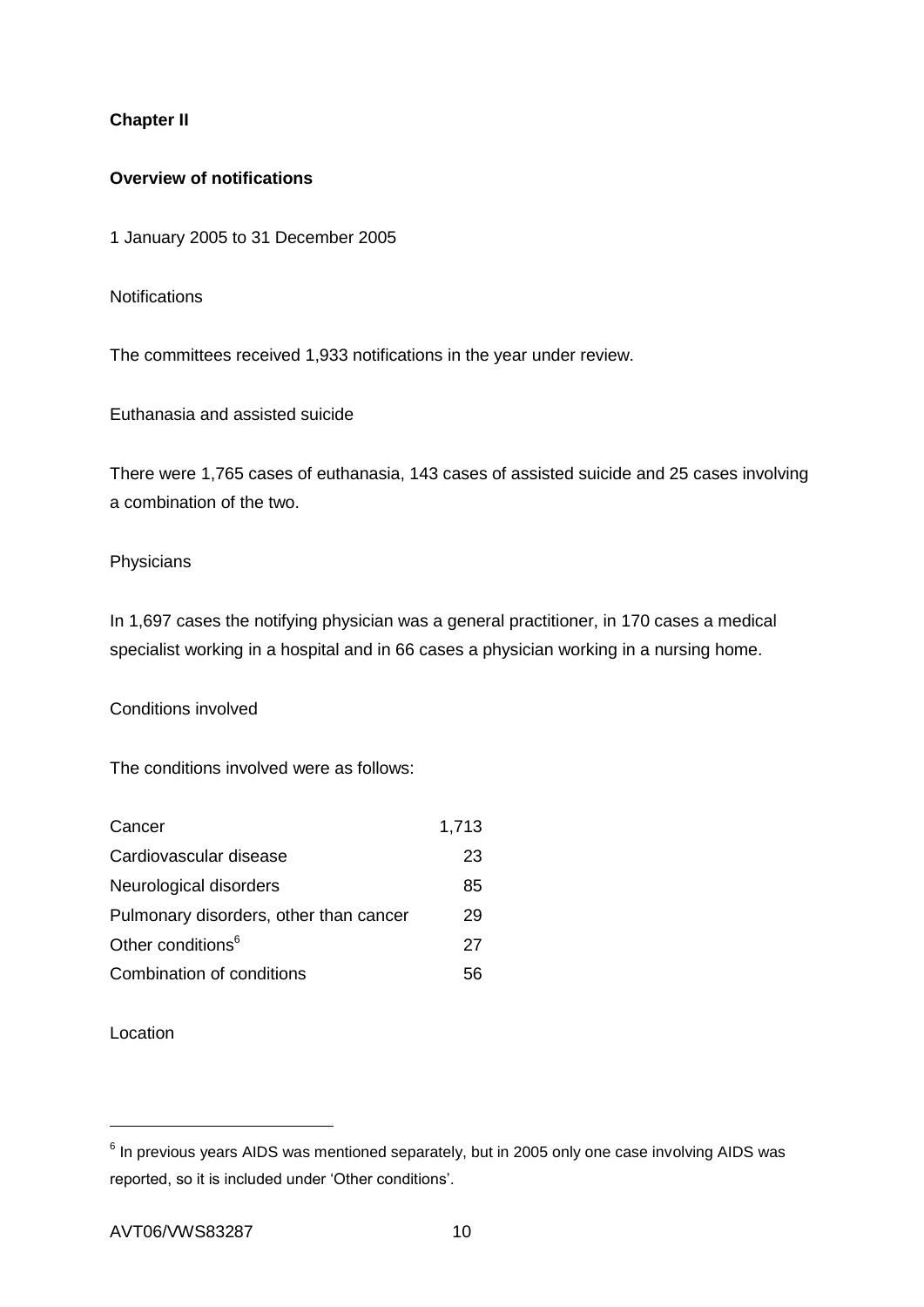In 1,585 cases patients died at home, in 159 cases in hospital, in 73 cases in a nursing home, in 44 cases in a care home, in six cases in another institution and in 66 cases elsewhere (e.g. in a hospice or at the home of a relative).

# Competence and findings

In one case a committee deemed itself incompetent to deal with the notification. In the year under review there were three cases in which the finding was that the physician had not acted in accordance with the due care criteria.<sup>7</sup>

Length of assessment period

The average time that elapsed between the notification being received and the committee's findings being sent to the physician was 28 days.

1

 $7$  The overview is of all notifications received in 2005. Notifications received at the end of the year will be dealt with in 2006, because of the time needed to review them. The committees' findings on these notifications will therefore be included in next year's report. Two of the three cases referred to here were received in 2004. In all three cases the committees' findings were issued in 2005.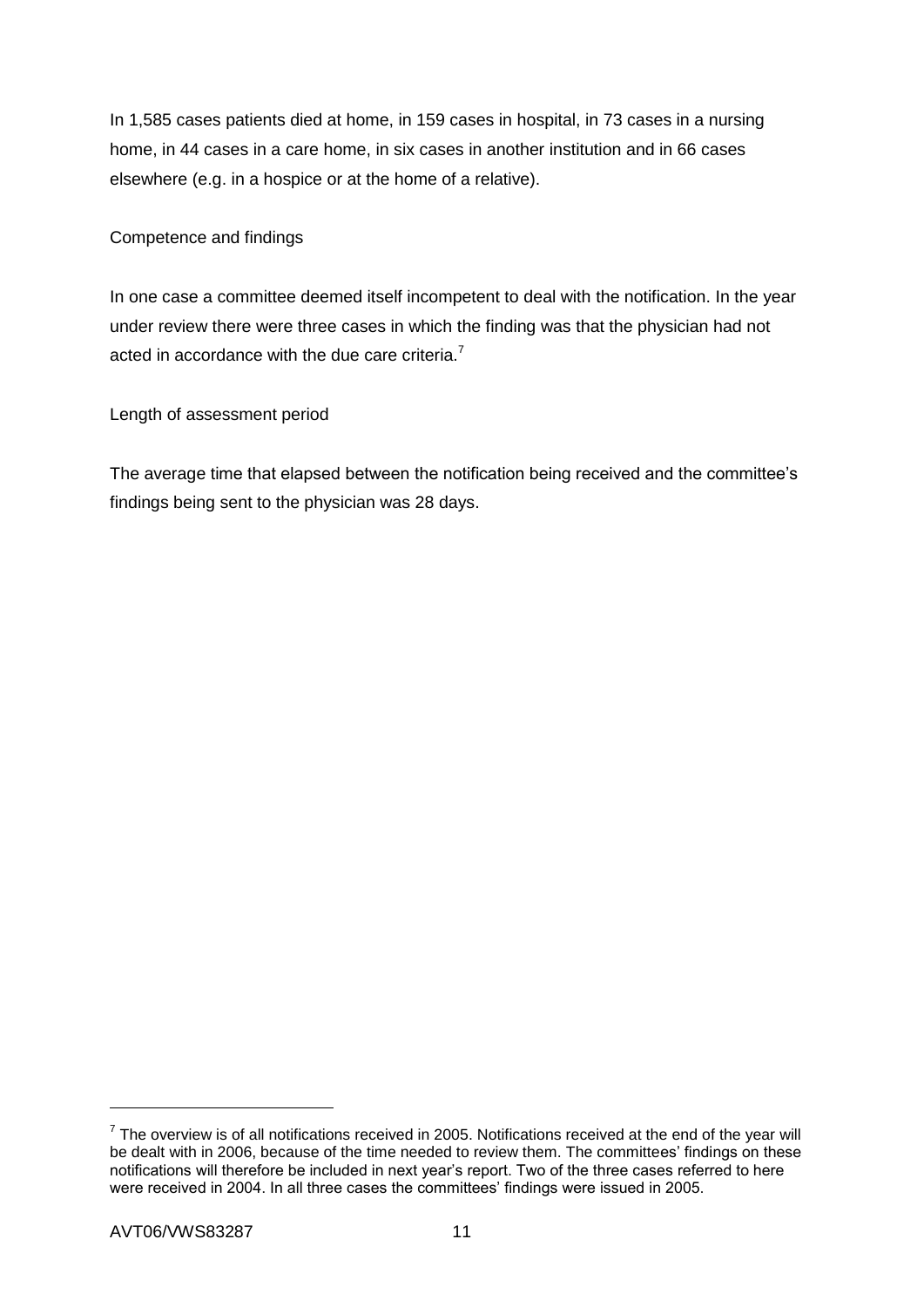## **Chapter III**

#### **Due care criteria**

#### **1. General**

In their findings the committees indicate whether or not, on the basis of their assessment, the physician has acted in accordance with the due care criteria. These criteria, as referred to in Article 293, paragraph 2 of the Criminal Code, are as follows.

Physicians must:

(a) be satisfied that the patient's request is voluntary and well-considered;

(b) be satisfied that the patient's suffering is unbearable, with no prospect of improvement;

(c) inform the patient about his situation and prognosis;

(d) have come to the conclusion together with the patient that there is no reasonable alternative in the patient's situation;

(e) consult at least one other independent physician, who must see the patient and give a written opinion on whether the due care criteria set out in (a) to (d) have been fulfilled;

(f) exercise due medical care and attention in terminating the patient's life or assisting in his suicide.

The following two cases illustrate how notifications are assessed for fulfilment of these criteria. In practically every case, including these two, the committees find that the physician has acted in accordance with them.

As the cases show, a patient's suffering may involve various factors that can reinforce one another and combine to make the suffering unbearable. Apart from the patient's disease or condition, other factors arising from his personal circumstances or life history may contribute to his suffering. It is not always possible or necessary to make a sharp distinction between these factors.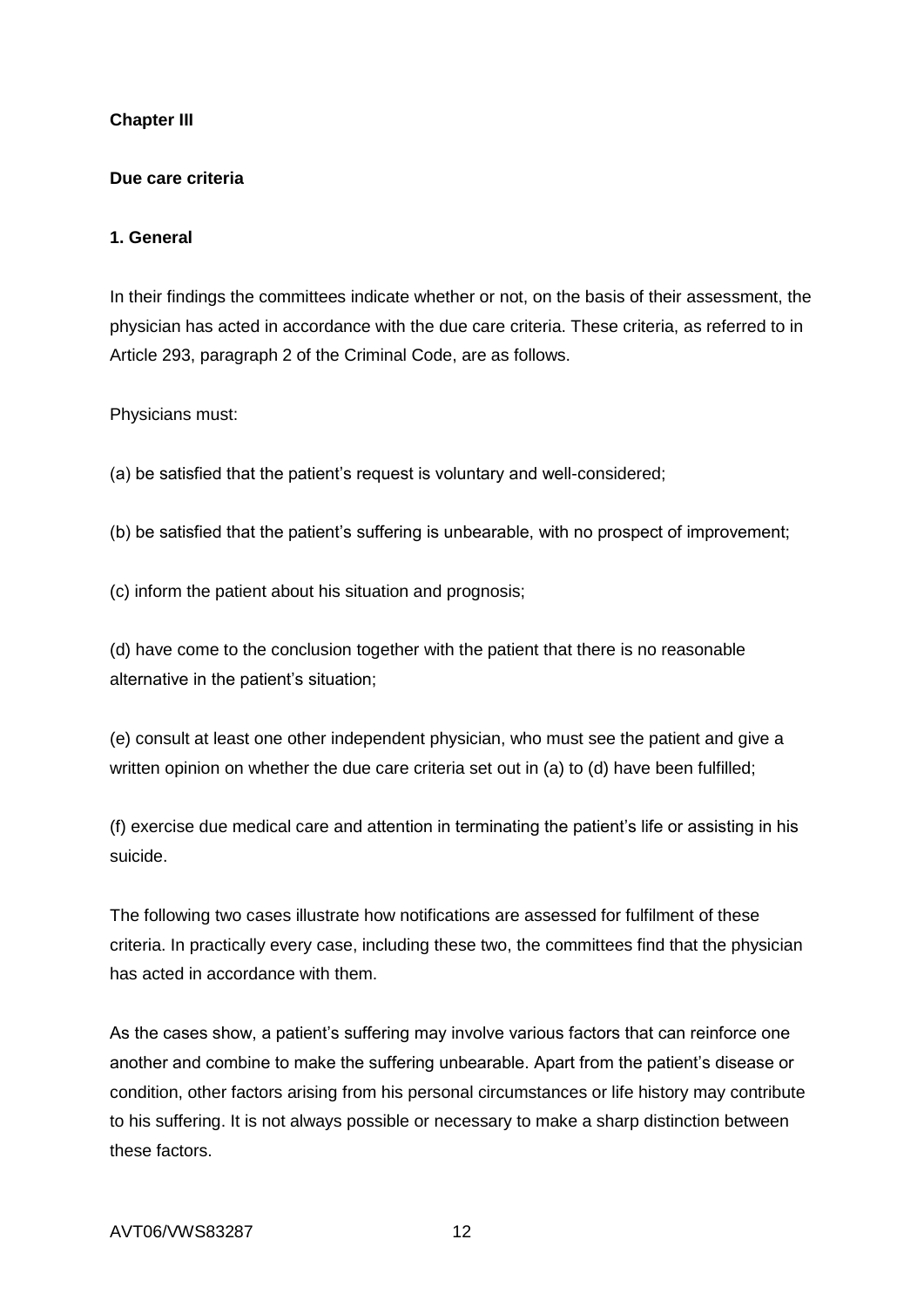One of the factors in suffering may be fear of future suffering (cf. Case 4). It is therefore important to determine whether that fear is realistic, and how soon such future suffering may be expected.

#### **Case 1**

*In April 2001 the patient, a 35-year-old woman, was diagnosed with breast cancer. She underwent a radical mastectomy with axillary dissection. Metastases were found in the axillary glands. In 2003 metastases were also found in the skeleton, liver, lungs, lymph nodes and brain. There was no longer any prospect of recovery. The patient was given palliative chemotherapy and cranial radiotherapy.*

*From May 2005 onwards she had pain throughout her torso and suffered from severe fatigue. In June 2005 the brain metastases caused epileptic seizures. In July 2005 she was given palliative spinal radiotherapy to combat the pain.*

*Apart from the fact that she was increasingly bedridden, the patient was suffering from*  extreme fatigue, increasingly uncontrollable pain, inability to sit or walk unaided, mental *confusion, inability to eat and exhaustion. She also suffered greatly from the realisation that she was losing control over herself. She found this suffering unbearable, and there was no longer any way to alleviate it. She refused palliative sedation. The physician expected her to die within a period ranging from several days to three weeks if her life was not terminated.*

*The patient first broached the subject of euthanasia with her physician in September 2004, and she first specifically asked him to terminate her life in early July 2005. She repeated her request every time he came to see her thereafter.* 

*The physician called in an independent general practitioner who was also a SCEN physician. The independent physician saw the patient in mid-July 2005. The patient was increasingly tired and bedridden. She said she had always made it clear that she would request euthanasia as soon as she noticed she was starting to lose control of her life. In the previous*  few weeks the pain had become much worse despite increased medication, and the *metastases were growing week by week. Two days before the independent physician came to see her she had spent a quarter of an hour watching her youngest daughter perform in a play. This had been the breaking point. She had collapsed immediately afterwards and decided she had reached the end. She had arranged her farewells and her funeral in detail weeks earlier. She was reasonably lucid and struck the independent physician as*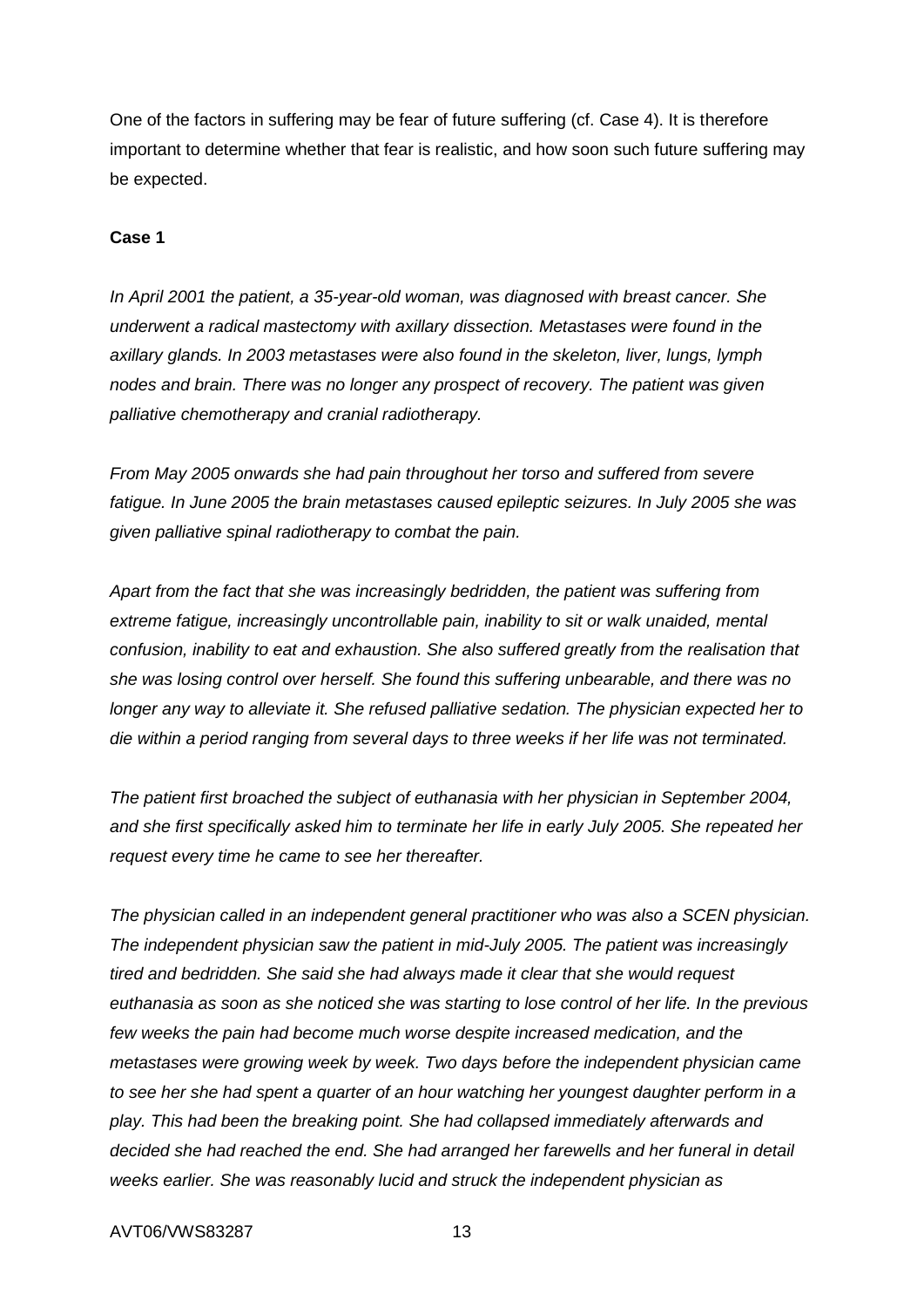*determined. She expressed her wish for euthanasia very calmly and firmly several times. She was not depressed.*

*The independent physician concluded that the due care criteria had been fulfilled. The attending physician administered 2000 milligrams of pentothal and 20 milligrams of Pavulon intravenously. The procedure was performed with due medical care and attention. The committee found that the physician had acted in accordance with the due care criteria.*

#### **Case 2**

*In June 2005 the patient, a 58-year-old woman, was diagnosed with occlusive icterus due to a tumour in the head of the pancreas. Before a final diagnosis could be made she suffered a perforated intestine and peritonitis, for which she underwent surgery involving the insertion of a stent. The patient suffered severe post-operative complications. There was no prospect of recovery. Scans revealed that the tumour was getting larger and that the patient had pulmonary metastases. She was given maximum pain relief (300 micrograms of Durogesic a day, and extra morphine by nasal tube if necessary).*

*The patient was suffering from increasing pain despite efforts to relieve it, increasing nausea, ascites and the fact that she could only be fed by nasal tube. She found this suffering unbearable.*

*Apart from the palliative measures already taken, there was no longer any way to alleviate her suffering. The documents indicate that the physician gave her sufficient information about her situation and prognosis. He expected her to die soon.*

*The patient made her first specific request for euthanasia in September 2005, and repeated this request several times thereafter.* 

*The physician called in an independent general practitioner who was also a SCEN physician. After obtaining information about the patient from the notifying physician, the independent physician saw her for the first time in late September 2005 and again a month later. In his report he described the patient's case history and confirmed that the specialists treating her had said she would not survive major surgery. His report stated that she was extremely debilitated, somewhat cachectic and bedridden. She could only just manage to go to the lavatory unaided. The patient said she was anxious to get her affairs properly organised, as she wanted to avoid a recurrence of such pain as she had suffered while in hospital. She*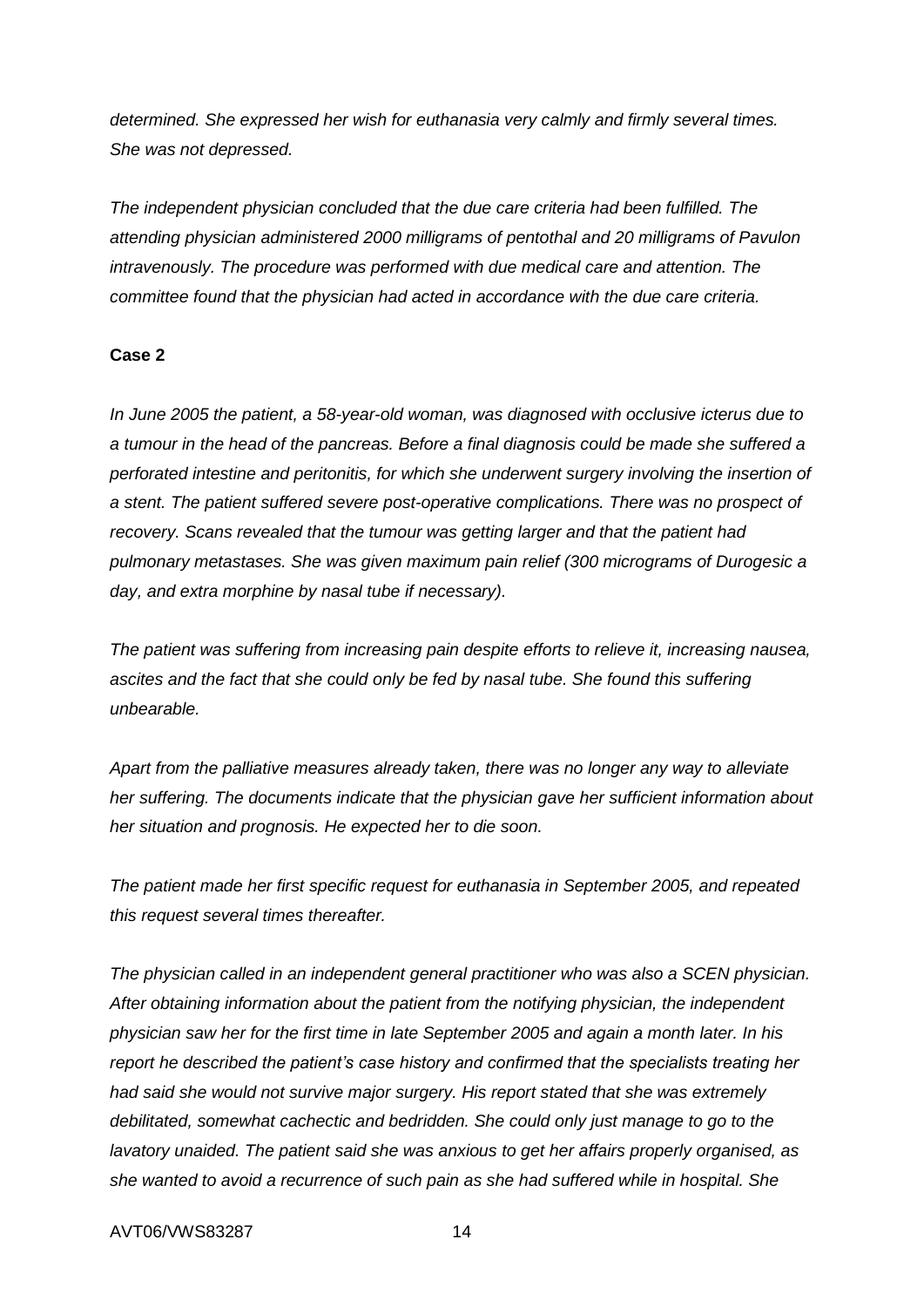*was also afraid that she would eventually no longer be able to make her wishes clear. She did not consider palliative sedation an acceptable alternative.*

*The patient could not yet clearly put into words what her suffering entailed, and she did not want to die at that point. The independent physician's findings were that the patient would die of her disease, that she did not have any specific wish for euthanasia at that time, and that if she were given sufficient palliative care there was no reason for her to seek euthanasia. He concluded that the criteria for euthanasia had not yet been fulfilled.* 

*In his November 2005 report he noted that the patient had clearly deteriorated in the previous month. She was debilitated and looked fatigued. She said that she felt exhausted. Her total dependence and the extreme deterioration in her condition made her feel it was 'all over'. She felt she was being forced to wait for death to come, whereas she would sooner die now. Durogesic was keeping the pain reasonably under control, and her husband gave her occasional injections of morphine. The patient said she could no longer keep up her recent struggle. Now that her condition had clearly got worse – a fact confirmed by the most recent CIT scan – and the only prospect was further deterioration, she wanted euthanasia.*

*The independent physician concluded that the patient was suffering severely from her continuing deterioration. He said he found her suffering (fatigue, complete social deprivation and chronic physical discomfort) to be palpably unbearable. She clearly wished to die as soon as possible.*

*There were no alternative means, including palliative ones, of alleviating her suffering. The independent physician found that the due care criteria had been fulfilled. The attending physician performed euthanasia by administering 2000 milligrams of pentothal and 20 milligrams of Pavulon intravenously. The committee found that he had acted in accordance with the due care criteria.*

#### **2. Specific**

This section indicates how notifications are assessed on the basis of the due care criteria, and what factors are important when making this assessment. The cases described below illustrate the issues that the committees were faced with in 2005. It should be noted here that most notifications give little ground for discussion in committee meetings.

#### **(a) Voluntary and well-considered request**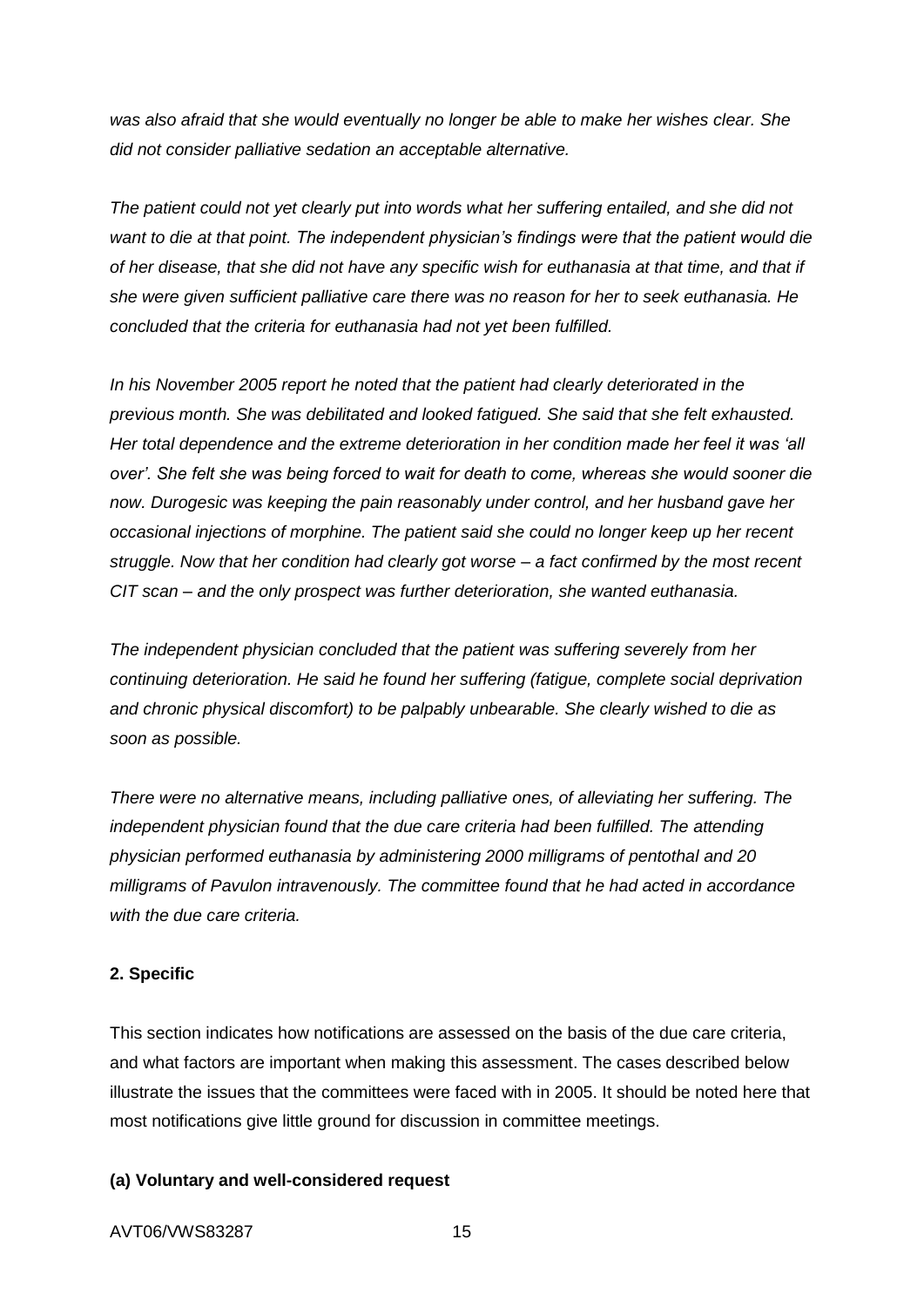#### *The physician must be satisfied that the patient's request is voluntary and well-considered.*

The request for euthanasia must have been made by the patient himself. It must also be voluntary. The physician must be certain that the patient has not made the request under pressure from those around him. In making their assessment, the committees consider when and how the patient made the request. The firmness and consistency of the request are relevant factors here. In order to make a well-considered request, the patient must have a clear picture of his disease, the situation he is in, the prognosis and any other ways of improving the situation.

#### Advance directive

On the standard report form the physician is asked whether there is an advance directive. This may suggest that such a directive is mandatory, but that is not so.

The physician must be satisfied that the patient's request is voluntary and well-considered. Such a request is usually made orally, but in most cases the physician asks the patient to record his request in writing.

Given the importance of an advance directive in the case of a patient who is no longer capable of expressing his wishes when the time comes to assess his request for euthanasia, it is important to update the directive at regular intervals and, where possible, describe the specific circumstances in which the patient wishes to undergo euthanasia. The clearer and more specific the directive is, the firmer the basis it provides for the physician's decision.

An advance directive that the patient has written himself gives the committees more information than a pre-printed statement formulated in general terms. However, an advance directive is not mandatory.

A physician cannot be compelled by an advance directive to grant a request for euthanasia. He must always make his own judgement, since he will have to account for his actions in cases of termination of life or assisted suicide. A patient's wish for euthanasia arises as the disease progresses. There must be no uncertainty between the physician and the patient as to what the patient's wishes are; even if the patient is perfectly capable of expressing his wishes and requests euthanasia orally, a written directive can help eliminate any uncertainty.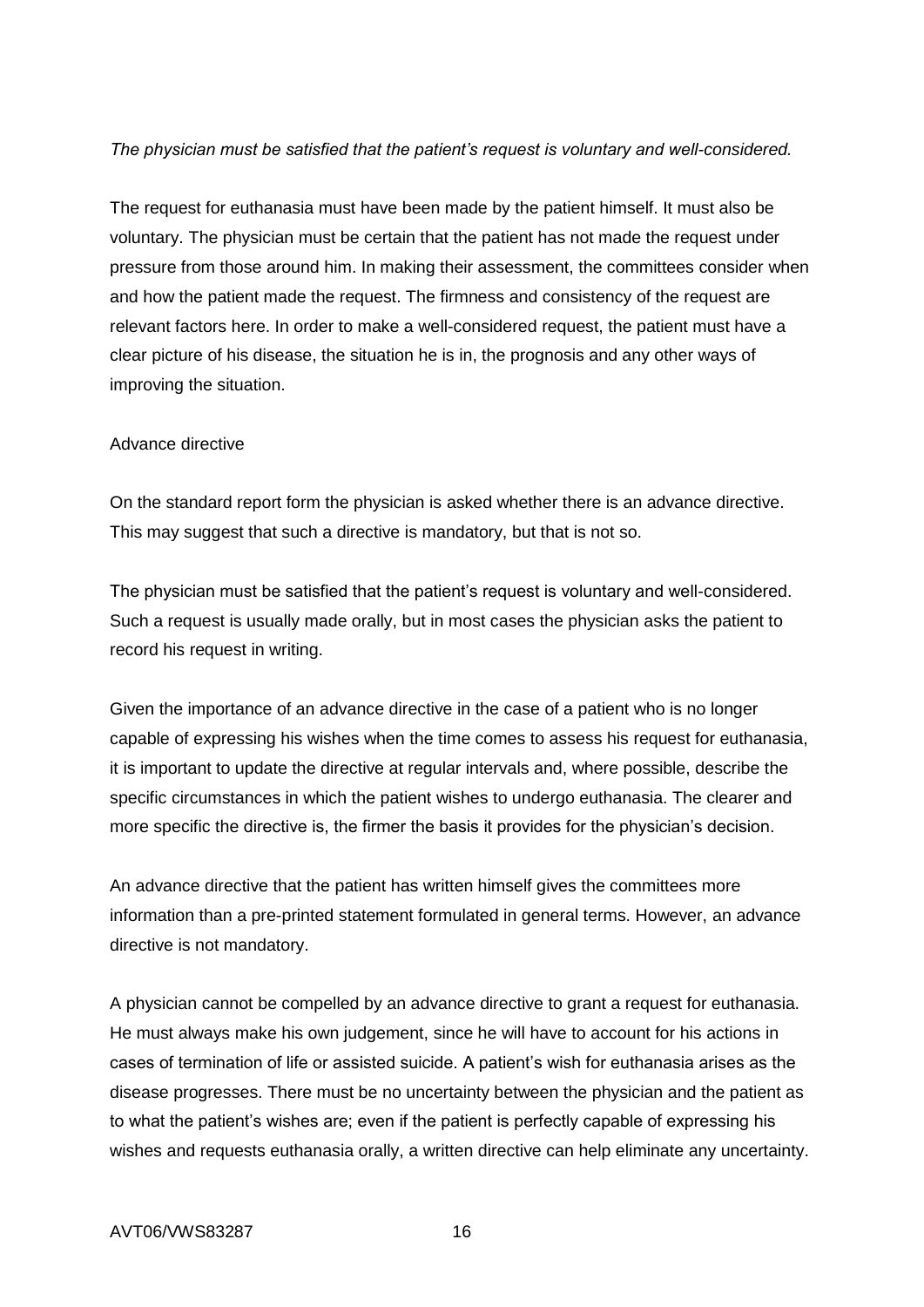The physician must be satisfied that the request is voluntary and well-considered. Willingness to discuss the end of the patient's life, the patient's wishes and possible ways of fulfilling them are all part of the contact between the patient and the physician.

#### **Minors**

Relatives are often involved in discussing the patient's wishes. However, their consent is not required – it is the patient's wishes that count. A patient between twelve and sixteen years of age can request euthanasia if he is capable of informed consent. In such situations, however, the parents must agree with their child's wishes. This is illustrated in the following case.

#### **Case 3 (voluntary and well-considered request)**

# **The patient was a minor (12 years old). The parents agreed with their child's request for euthanasia.**

*In July 2003 the patient, a 12-year-old boy, was diagnosed with a rhabdomyosarcoma in his*  left foot. Metastases were found in the lymph nodes, bone marrow and skeleton. The patient *was first given chemotherapy and radiotherapy, followed by more chemotherapy and autologous stem cell rescue. His recovery from the bone marrow transplantation was sluggish. In November 2004 the tumour was found not to be in remission. In December 2004 the patient's mediastinum and neck were irradiated. At the time of the diagnosis it was already clear that the prognosis was poor. Following the relapse, in October 2004, palliative care was the only alternative left. Morphine was used to combat the pain (the patient could not tolerate Durogesic). Although the pain was under control, the patient suffered from side effects. He was fed by tube, but this caused nausea, for which he was given medication. In February and March 2005 pleural punctures were performed to release fluid, but it rapidly accumulated once more.*

*After being informed about the benefits and drawbacks of pleural punctures, the patient decided to stop having them. He reached this decision after extensive discussions with his parents. He was increasingly short of breath. He started a course of Haldol and was given oxygen. The patient was also cachectic, and became exhausted and bedridden. Even slight changes in position made his dyspnoea worse, and he could no longer sit up supported by pillows – all he could do was lie flat on his back and concentrate on his breathing. However, he was able with effort to respond to conversation, and communication was adequate. The patient refused terminal sedation. He did not want to become a vegetable. His doctors had*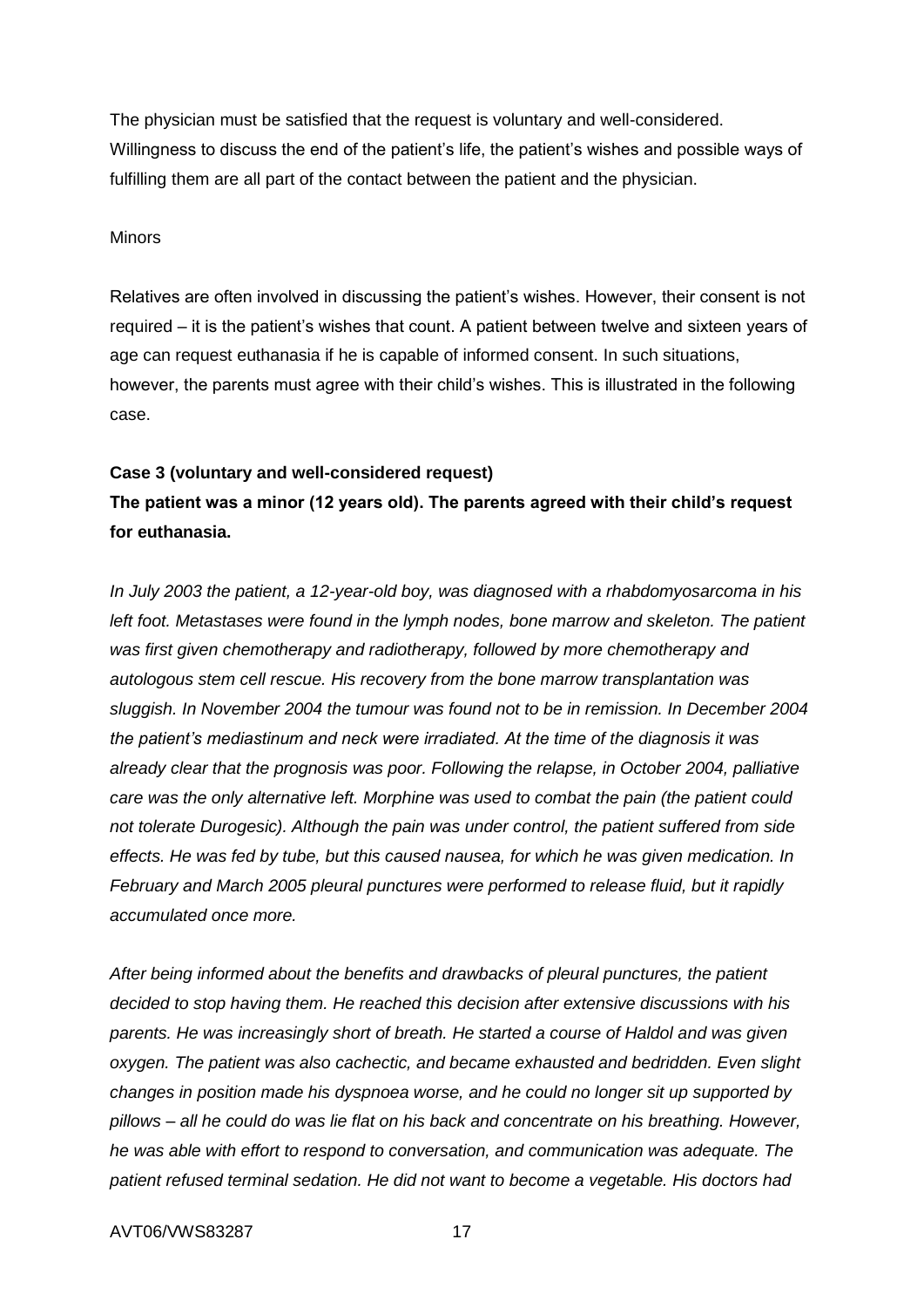*always kept him fully informed about his situation and prognosis. For example, he would look at his gland specimens together with the pathologist. The physician expected the patient to die within a few days if his life was not terminated.*

*The patient was admitted to hospital at the end of May. From that point onwards his wish for euthanasia was discussed repeatedly and at length in the presence of his parents, the physician, the paediatrician and the nurse. In the course of a three-hour conversation he repeatedly indicated that he did not want to live any longer. The next morning he again made this clear to his mother. His condition had rapidly deteriorated over the previous four days, and he was now no longer capable of drawing up a euthanasia directive. The physician said that the patient was under no pressure from those around him and was aware of the implications of the request and of his physical situation. He was a highly gifted boy who had taken an interest in his disease and its progress from the very outset. Following his relapse in October 2004 he had been fully aware that he would die of his disease. He had never been depressed. The patient's parents had no doubts whatever about their son's decision. It had already been discussed, and they respected his wishes. The physician was able to account for the brief period that had elapsed between the explicit request for euthanasia and the performance of the procedure. The patient had fought against his disease for a long time and had tried to organise his life meaningfully. The physician also said that children are less distressed by the idea of life coming to an end. They are more capable of disregarding their imminent fate. Death is only discussed in the terminal stage of the disease.*

*An independent SCEN physician was called in, saw the patient on 28 May 2005 and drew up a detailed report on his case history. The report stated that the patient was thin, cachectic, fatigued and short of breath. He was lucid, but had to pause for breath every few sentences. He was bedridden. The pain was controlled by morphine, but the patient felt it was making him groggy. The only way to alleviate his suffering was a pleural puncture, which he refused, as it would only be effective for a few days. He knew that he would die from respiratory insufficiency. The independent physician stated that the reason for the request was that there was no prospect of improvement. The patient said he had spent some time considering the matter. Rather than die in his sleep, he wanted to remain completely conscious. The parents also found that their son's suffering was palpably unbearable, and they fully supported his request. The independent physician found that the request was voluntary. The patient was not depressed, and was capable of informed consent. The patient had made a request in the presence of the notifying physician just two days earlier. The notifying physician had hardly been involved in the initial stages of the patient's treatment.*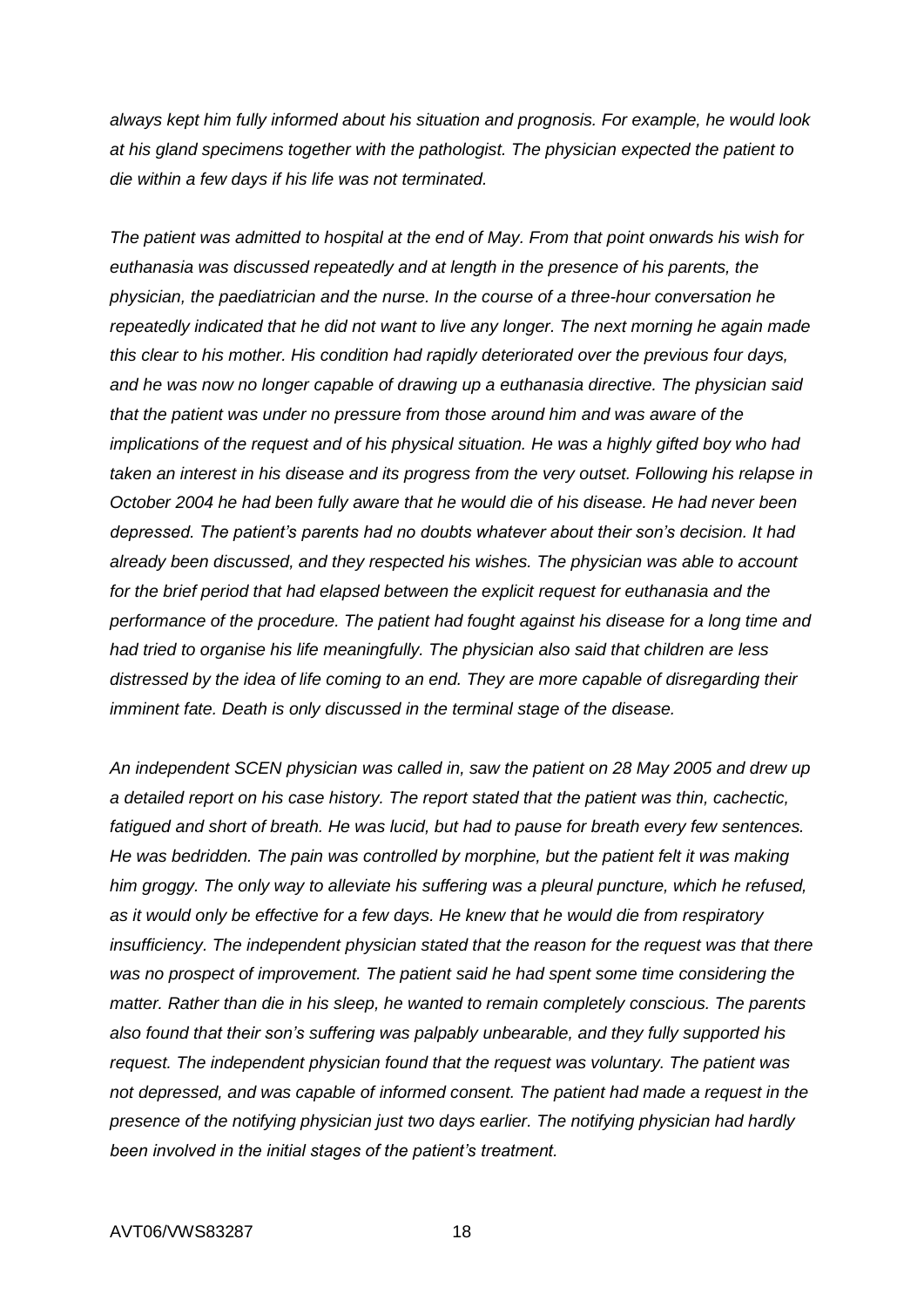*The notifying physician, the parents and the patient discussed the patient's wish for euthanasia in detail at the end of May 2005. The patient was determined to proceed. The*  father had no doubts. The mother found the request harder to accept, but had no doubts that *it was well-considered.*

*The independent physician considered that the patient was suffering unbearably. The patient came across as older than he was. Although the explicit request had been made only very recently, it was understandable given the severity of his suffering. The parents consented to the procedure. The independent physician found that the due care criteria had been fulfilled.*

*The notifying physician then performed the euthanasia with due medical care and attention. The committee found that the physician had acted in accordance with the due care criteria.*

## **Case 4 (voluntary and well-considered request – dementia)**

**The attending physician called in a geriatric psychiatrist to determine whether the patient was capable of informed consent. The committee examined whether the request was voluntary and well-considered and whether the patient's suffering was unbearable, with no prospect of improvement. The due care criteria were fulfilled.**

*In June 2003 the patient, an 83-year-old woman, was diagnosed with Lewy body dementia, which is incurable. She was treated with Exelon and showed a good cognitive response. At the same time she was given medication for her hypokinetic rigid syndrome and her sleeping problems. Her motor symptoms became worse and she continued to be restless at night.*

*The patient was suffering from the fact that she could no longer function independently and had become ADL-dependent, that she was losing control of her body and hence was incontinent and could no longer walk properly, and that her cognitive functions were impaired so that she no longer had full control of her mind, especially at night. It was vital to the patient to be in control of her mental faculties. She knew that she was suffering from a progressive condition (Lewy body dementia) and was bound to deteriorate. She realised that she would eventually no longer be able to make her wish for euthanasia clear and that she would lose her autonomy and be admitted to a nursing home. The idea of consciously experiencing this unavoidable physical and mental decline, together with the fear of increasing loss of control over her mental faculties, was unbearable to her. Apart from the palliative measures already taken, there was no way to alleviate her suffering.*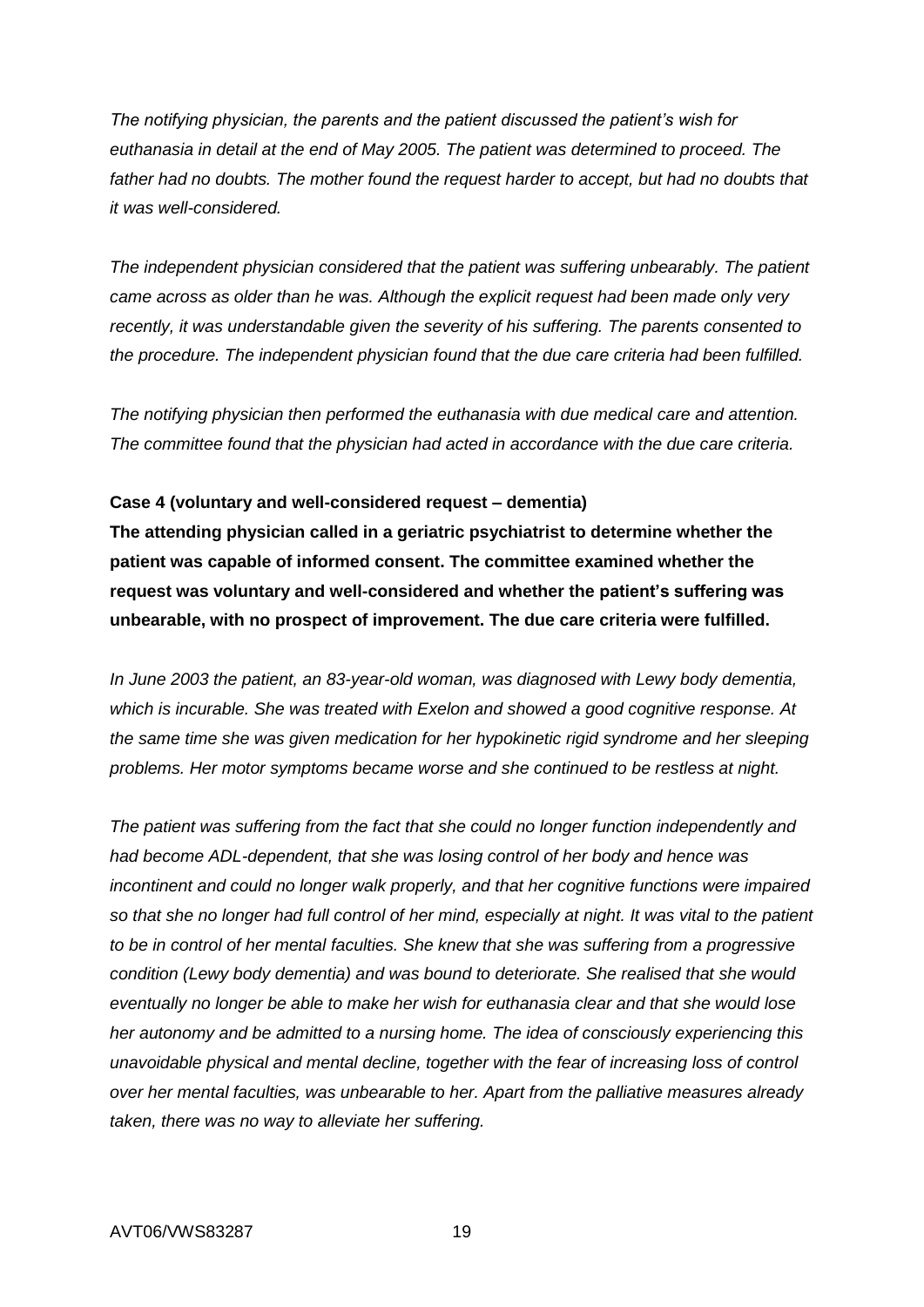*The patient first specifically requested euthanasia in July 2005, and repeated the request on a number of occasions thereafter. Two independent physicians were called in. The first was a psychiatrist and the second a SCEN general practitioner. They saw the patient in July 2005 and late September 2005 respectively. According to the report by the first independent physician, the patient described how she had noticed in the previous two-and-a-half years that her memory was failing and that she was finding it more difficult to speak and do sums. She had subsequently been diagnosed with Lewy body dementia. Since taking Exelon she had regained some control over her mind. She also said that she had difficulty in walking and was incontinent, which was a particular problem at night. She said that she became increasingly confused in the early evenings and usually slept badly at night. She then often*  felt frightened and despondent. In the afternoons she felt better and was still capable of *enjoying things. The patient perceived her dependence as humiliating. She was finding life increasingly difficult, and she did not want to deteriorate any further. She would prefer to decide for herself when to die. She did not feel it was fair, especially to those around her, to take her own life or hasten death by refusing food and fluids. She had been a member of the Dutch Association for Voluntary Euthanasia (NVVE) for twenty years and had discussed her wish for euthanasia with her husband and five children. They found her decision hard to accept, but respected her choice.*

*According to the first independent physician, the patient's cognitive functions were reasonably good at the time when he saw her. It was evident that she was used to applying her powers of reasoning, but also that she had to concentrate very hard. The physician stated that the patient's depression and anxiety were appropriate in the circumstances. She had made her request for euthanasia voluntarily. Her ability to decide about this had not been influenced by her dementia or by depression. She was capable of informed consent, and her request was well-considered. Given the prospect that her symptoms would get worse and that she would eventually require nursing care, which she definitely did not want, there was no prospect of alleviating her suffering. The realisation that she was becoming more and more dependent on others and that she had less and less control over her body was unbearable to her.* 

*The report by the second independent physician confirmed the patient's case history and the*  fact that in July 2005 she had been examined by a geriatric psychiatrist, who had found her *capable of informed consent regarding her request for euthanasia. The second physician reported that the patient walked unsteadily and could scarcely move her neck. After half an hour she clearly became fatigued and unable to concentrate. She felt she was suffering unbearably because she was powerless to control her mind and because her body was so*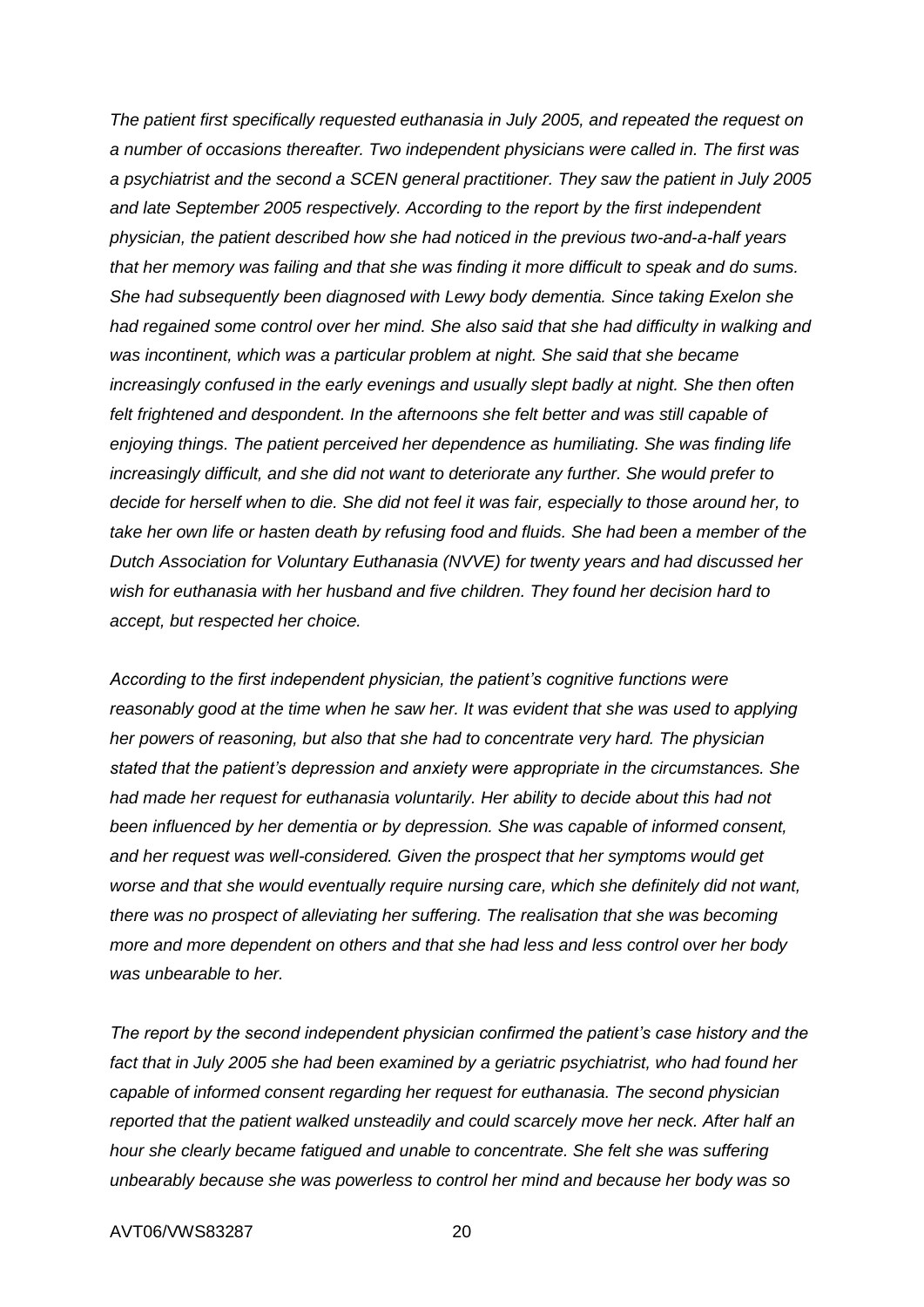feeble. She felt unable to decide things for herself, and knew that this would get worse as her *disease progressed. She perceived her loss of ADL function owing to the rigidity of her muscles as humiliating. She also suffered from night-time restlessness and fears, as well as incontinence. As a result of all this she slept badly and was dependent on her husband. She suffered from the knowledge that her disease would make her cognitive and physical symptoms worse. She preferred euthanasia because she would not be able to commit suicide with modern sleeping tablets and she considered it undignified to hasten death by refusing food and fluids.*

*The second physician concluded that this was a voluntary, well-considered request for euthanasia by a patient who was fully informed about the nature of her disease. She was suffering unbearably, with no prospect of improvement and there was no other reasonable alternative. She had drawn up a euthanasia directive. He found that the due care criteria had been fulfilled, provided that the procedure for the termination of life was performed carefully. Euthanasia was performed in October 2005 with due medical care and attention.*

*In assessing whether the attending physician could be satisfied that the patient had made a voluntary and well-considered request, the committee considered the following factors. In her contacts with the patient, the physician had been aware of the patient's views on euthanasia from the very outset. The patient had regularly expressed her wish for euthanasia as the disease progressed. To rule out the possibility of depression and to determine whether the patient was capable of informed consent regarding her request for euthanasia, the physician had called in a geriatric psychiatrist, who had concluded that the patient was not depressed and was capable of informed consent. The SCEN physician had also concluded on the basis of his interview with the patient that her decision had been voluntary and well-considered. In view of these facts and circumstances, the committee found that the attending physician could be satisfied that the patient had made a voluntary, well-considered request.* 

*In assessing whether the physician could be satisfied that the patient was suffering unbearably, with no prospect of improvement, the committee considered the following*  factors. The letters from the specialists stated that the patient was suffering from progressive *cognitive disorders accompanied by parkinsonism and hallucinations, in all likelihood caused by Lewy body dementia. This condition is incurable and patients deteriorate progressively. The patient was therefore suffering with no prospect of improvement.*

*As to whether the patient's suffering was unbearable, the committee stated that she was suffering from her ADL-dependence and her loss of both physical and cognitive functions.*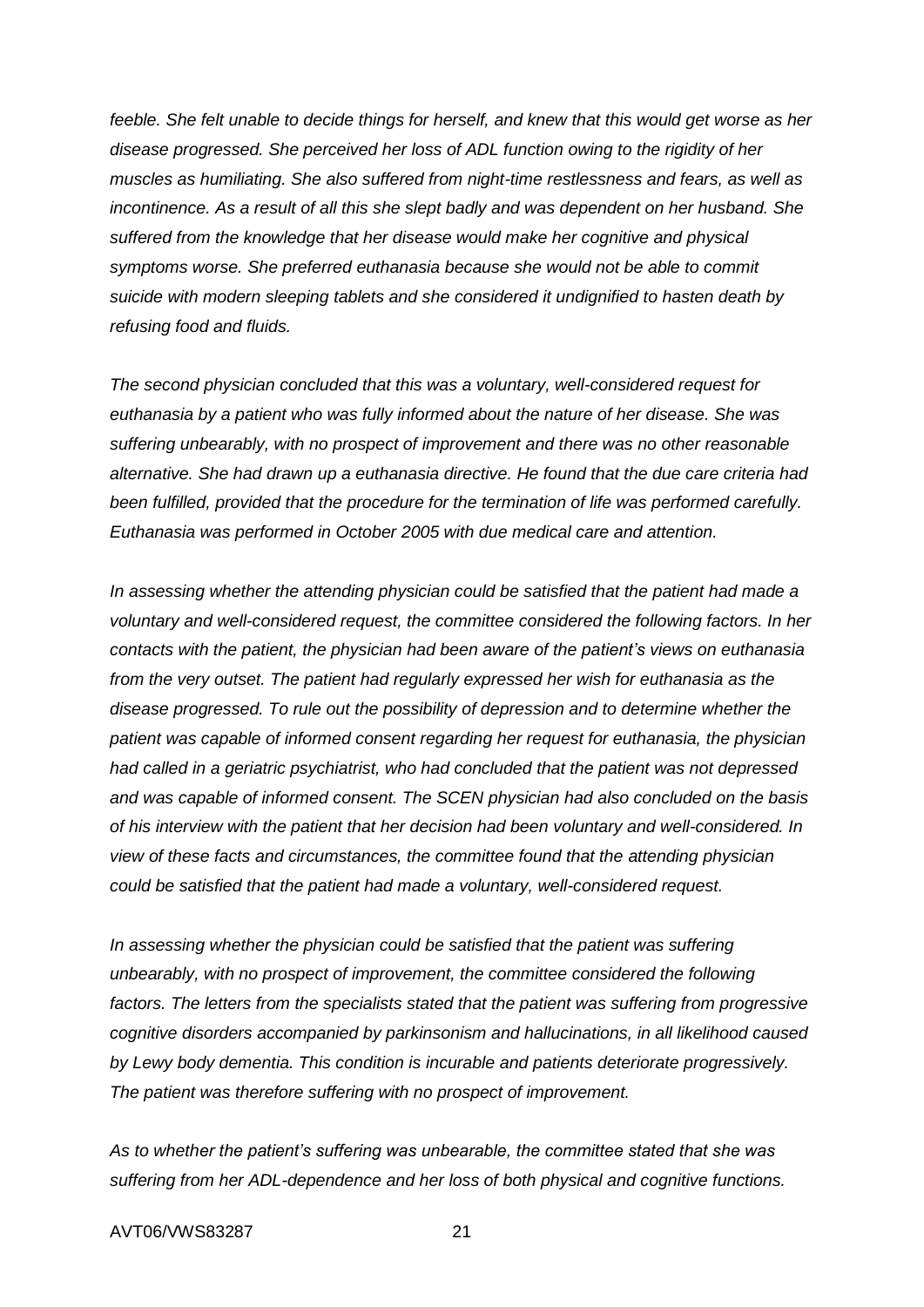*For a woman who had always been used to running her own life and being in control of her body, this physical decline was unbearable. She could not bear the thought that in a later stage of her disease she would require nursing care and would lose her autonomy. Her memories of the final stages of her parents' and parents-in-law's lives played a major part in this. She was also aware of what she would inevitably have to go through before very long. In view of all this, the committee found that the physician could reasonably have concluded that this particular patient was suffering unbearably. The physician had given the patient sufficient information about her situation and prognosis. The committee found that the physician had acted in accordance with the due care criteria.*

#### **(b) Unbearable suffering with no prospect of improvement**

*The physician must be satisfied that the patient's suffering is unbearable and that there is no prospect of improvement.*

This criterion has two components: there must be no prospect of improvement, and the patient's suffering must be unbearable.

There is *no prospect of improvement* if there is no realistic means of treatment. The disease or condition that is causing the suffering is incurable and there is no realistic prospect of alleviating the symptoms. 'Realistic prospect' means that the improvement that can be achieved by palliative care or other treatment must be in reasonable proportion to the burden such treatment places on the patient.

It is more difficult to determine how *unbearable* a patient's suffering is, since in principle this is subjective. It is determined by the patient's point of view, his physical and mental stamina and his own personality. What is still bearable to one patient may be unbearable to another.

Notifications often describe unbearable suffering in terms of pain, nausea, shortness of breath, exhaustion, and increasing humiliation and dependence and loss of dignity. There are also other factors that can help to make suffering unbearable. The degree to which such symptoms and circumstances are perceived as suffering will differ from patient to patient. In order to determine whether suffering is unbearable, there has to be some kind of objective standard. In making their assessment, the committees therefore consider whether the physician found the patient's suffering to be palpably unbearable. In certain specific situations the 'unbearable suffering' criterion may create dilemmas, for instance where patients are comatose or suffering from Alzheimer's disease.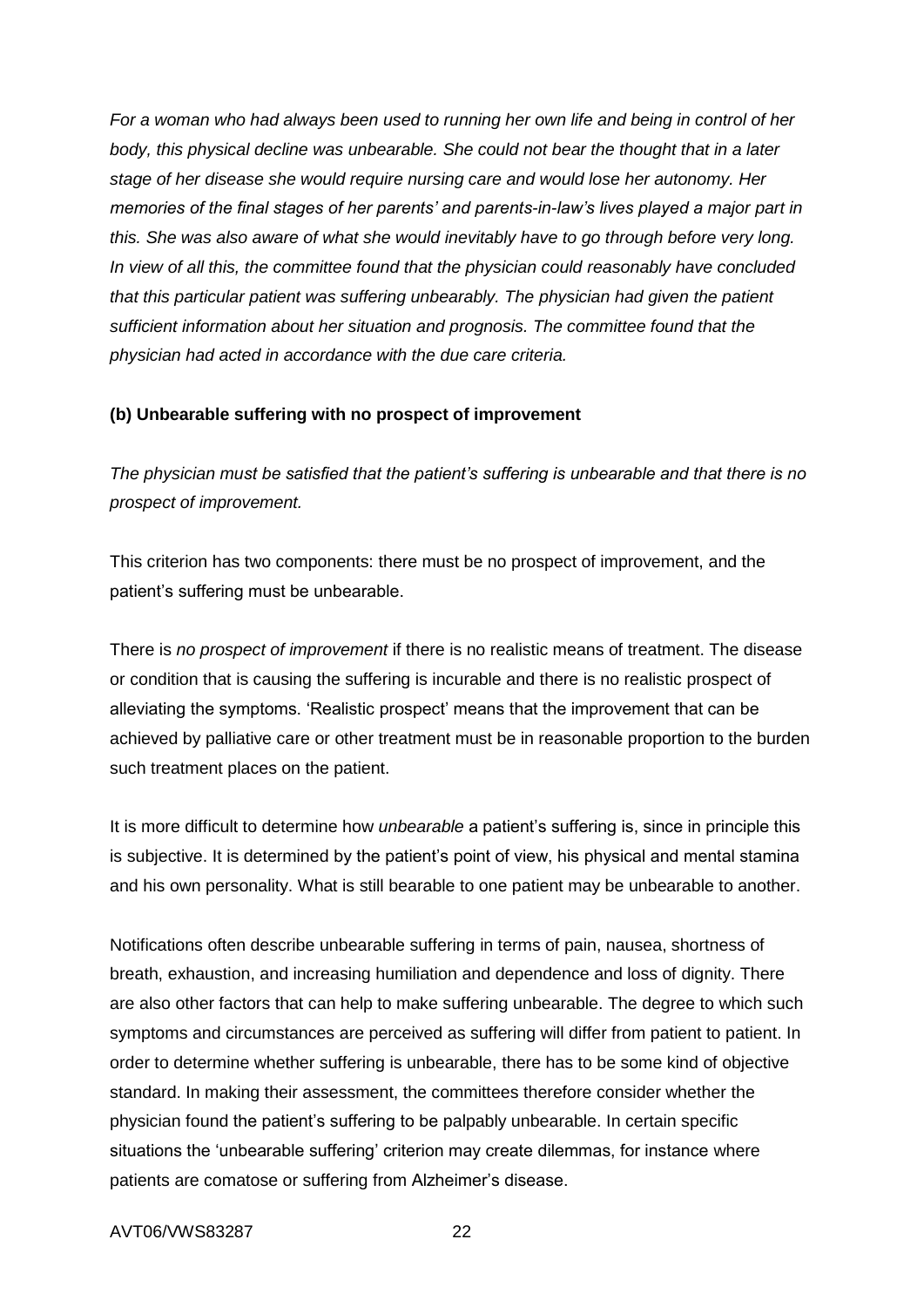Physicians in general are of the opinion that deeply comatose patients do not suffer unbearably. In view of this, the committees feel that physicians should adopt an extremely cautious approach to patients who can no longer communicate.

The committees examine the specific facts and circumstances of each reported case. On the basis of this, a committee may find in a specific case that the physician has acted in accordance with the due care criteria. If a patient is in a shallow coma and displays outward symptoms of suffering, such as groaning, fluttering eyelids or visible shortness of breath, the physician may indeed be satisfied that the patient is suffering unbearably.

A dilemma may also arise if the physician has already promised the patient to cooperate in performing euthanasia. If a physician has made such a promise and is later confronted with what may be a sudden change in the situation, he may feel he is under moral or other pressure to proceed. It is therefore advisable for physicians to refrain from making unqualified promises to patients.

The possibility that patients who are no longer capable of informed consent drew up an advance directive at an earlier stage where they were still so capable has already been discussed in connection with the 'voluntary and well-considered request' criterion. A comatose patient may have drawn up such a directive. Although the patient's wishes will play an important role in the physician's decision whether or not to perform euthanasia, the 'unbearable suffering with no prospect of improvement' criterion remains fully applicable.

Not infrequently, the attending physician consults an independent physician who does not find that the patient is suffering unbearably. In many cases, the independent physician often indicates that he expects further deterioration to lead to unbearable suffering within a given period of time. In such cases, it is generally advisable for the physician to consult the independent physician again at a later stage to discuss whether the patient's suffering has since become unbearable. Depending on the circumstances of the case, the independent physician may need to see the patient again. In other cases it may be sufficient for the two physicians to consult by telephone. In such cases it is always advisable for the physician to mention in the file that there has been further consultation with the independent physician or that the latter has seen the patient a second time. This is discussed in more detail below in connection with the consultation criterion.

#### **Cases 5 and 6 (not included here)**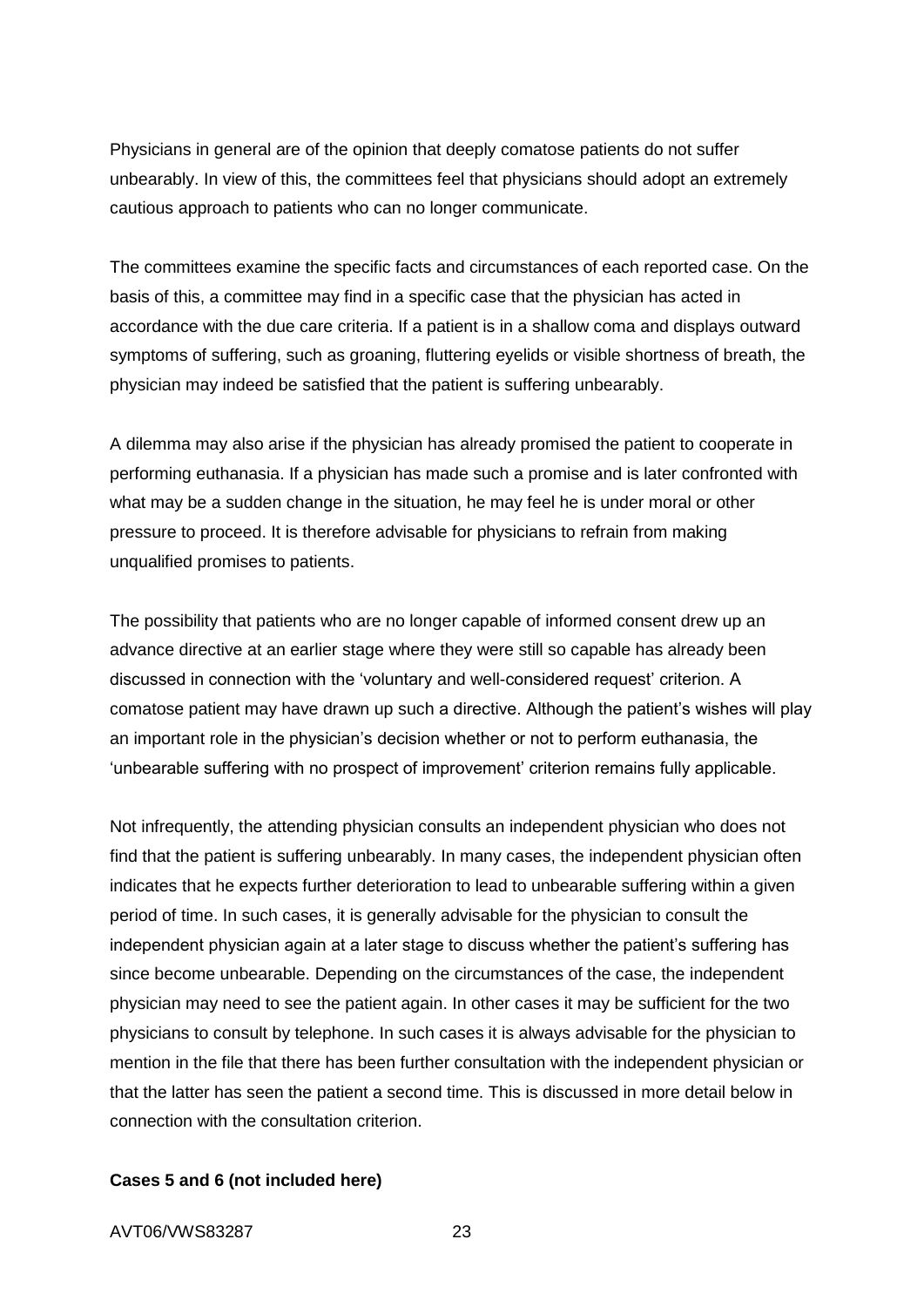## **(c) Informing the patient**

#### *The physician must inform the patient about his situation and prognosis.*

In assessing fulfilment of this criterion, the committees determine whether, and in what way, the physician has informed the patient about his disease and prognosis. In order to make a well-considered request, the patient must have a full understanding of his disease, the diagnosis, the prognosis and the possible forms of treatment. It is the physician's responsibility to ensure that the patient is fully informed and to verify this (see also Case 3).

#### **(d) No reasonable alternative**

*The physician and the patient have together come to the conclusion that there is no reasonable alternative in the patient's situation.*

It must be clear that there is no alternative available to the patient other than euthanasia. The criterion also makes clear that the decision must be reached jointly by the patient and the physician.

The focus is on treating and caring for the patient and on limiting and where possible eliminating the suffering, even if therapy is no longer possible or the patient no longer wants it. The emphasis must be on providing satisfactory palliative care before euthanasia can be considered.

However, this does not mean that the patient has to undergo every possible form of palliative care or other treatment. Just like any other patient, a patient who is suffering unbearably with no prospect of improvement is entirely free to refuse palliative care or other treatment.

One factor that can lead a patient to refuse palliative or other treatment is that it may have side effects which he finds hard to tolerate. Radiotherapy sometimes has side effects that are disproportionate to the benefit of the treatment.

There are also patients who refuse further palliative care (in the form of an increased dose of morphine) because of a fear – which is not always justified – of becoming drowsy or losing consciousness, which they definitely do not want.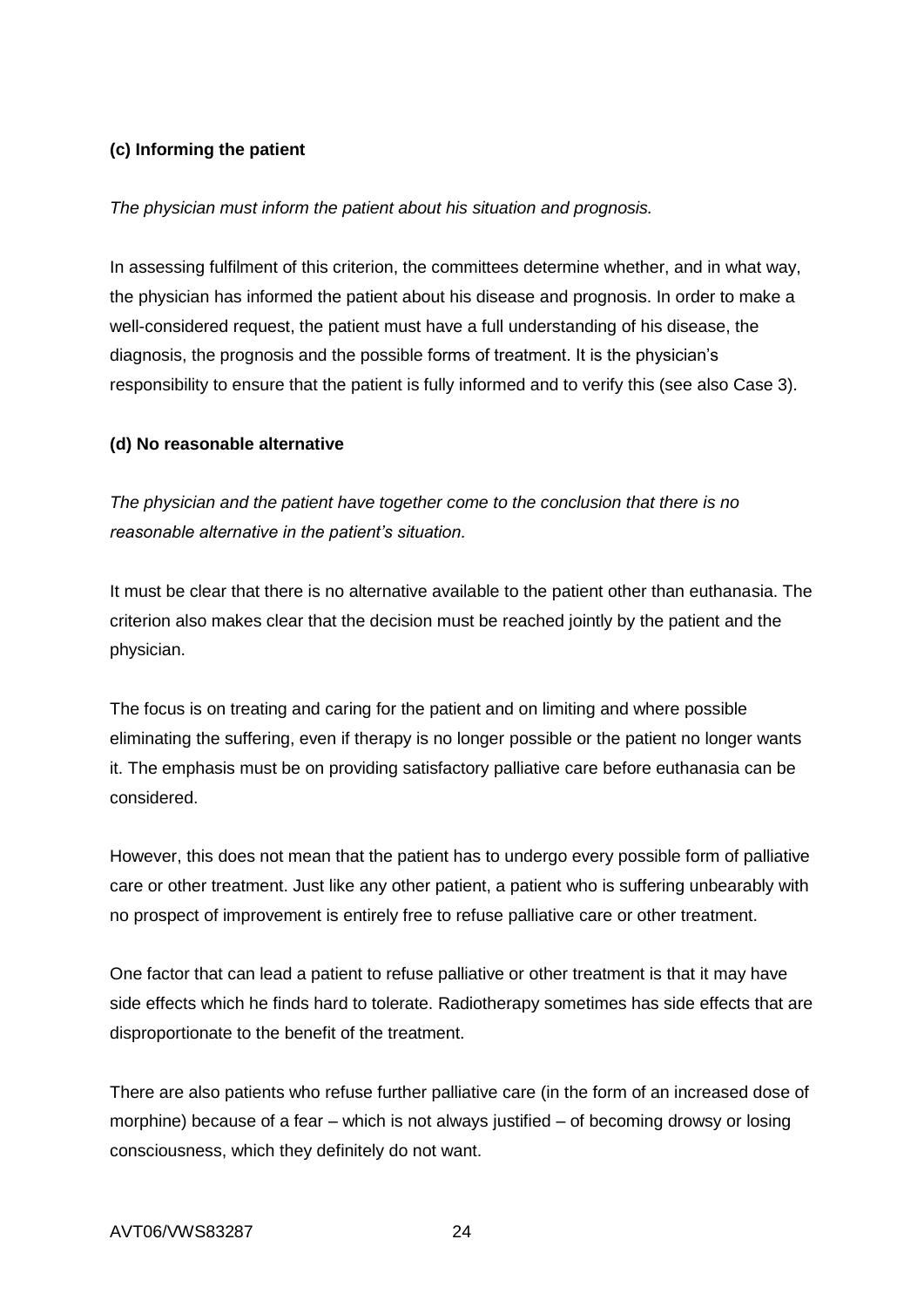If treatment is refused, the committees will assess whether there was a 'reasonable alternative' in the specific case.

Since this particular decision is reached jointly by the physician and the patient, the physician is expected to indicate in his report why it was reasonable for the patient to refuse alternative treatment in this particular situation.

# **Case 7 (not included here)**

## **(e) Independent assessment**

*The physician must consult at least one other independent physician, who must see the patient and state in writing whether the due care criteria set out in (a) to (d) have been fulfilled.*

A second, independent physician must see the patient and indicate in writing whether the due care criteria have been fulfilled. In this capacity, the second physician must make an independent assessment. Failure to consult an independent physician will lead the committees to find that the physician did not act in accordance with the due care criteria. This is illustrated in Case 8 below.

The second physician must be independent of the attending physician and the patient. In the case of the physician this means, for example, that there is no family or working relationship between the two physicians and that they are not members of the same group practice.

In practice, the committees are confronted with a number of different arrangements in which general practitioners work under the same roof. They are not members of the same group practice, but they do share facilities; for example, they may rent the same premises, share computer systems or share electronic patient files. It is not easy to decide in advance which particular arrangements will jeopardise a physician's independence. In cases of doubt, the committees will therefore always ask further questions when such working arrangements are involved.

An attending physician and an independent physician may also know each other personally, for example because they are both members of a professional group that meets to discuss medical cases. Here again, the specific circumstances will determine whether this jeopardises a physician's ability to make an independent assessment. Relevant factors here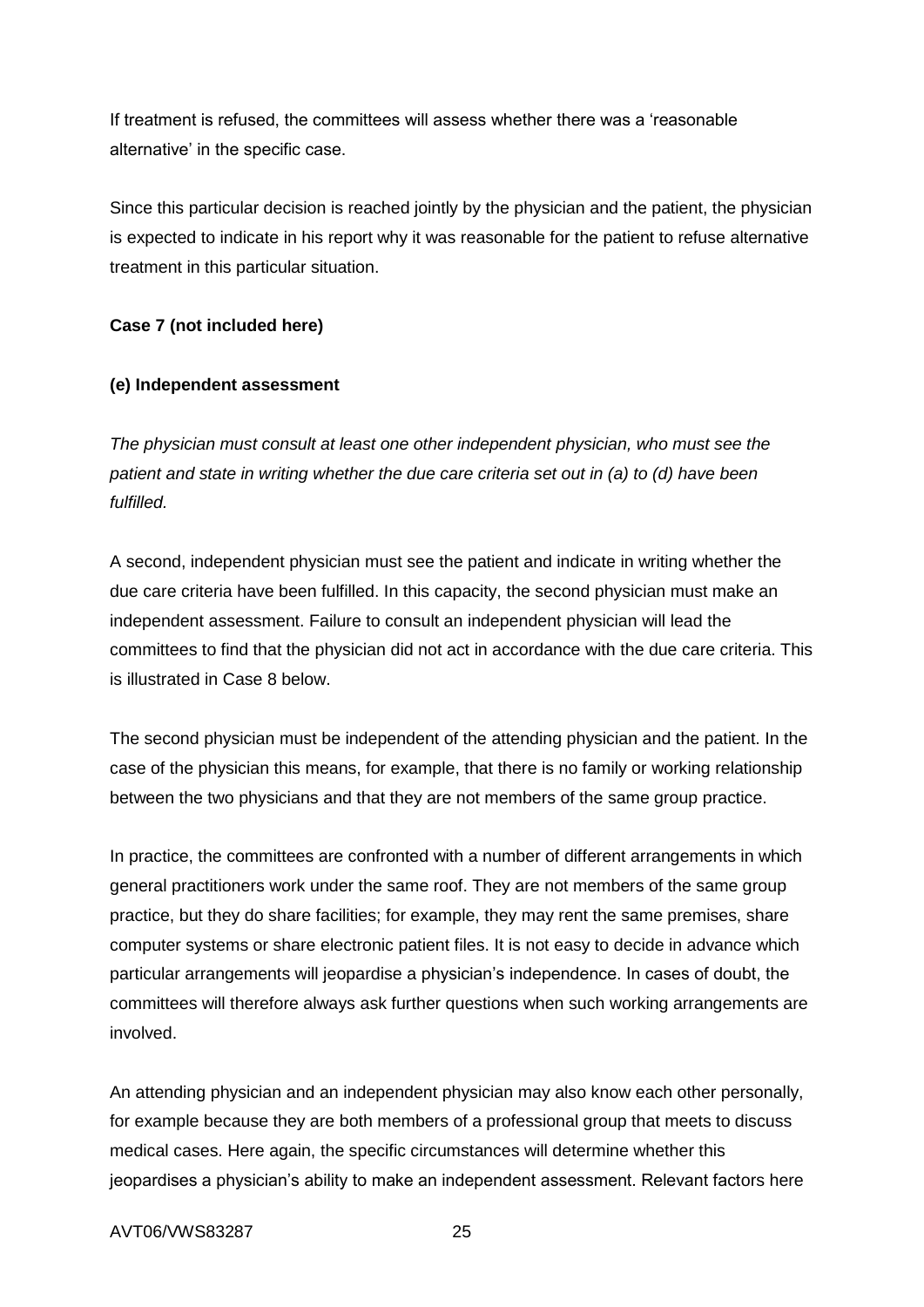are how often the two physicians meet and whether the patient's situation has been discussed in that particular group.

In the case of the patient, there must be no family relationship, the physician must not be helping to treat the patient (and must not have done so in the past) and he must not have come into contact with the patient in the capacity of locum. In Case 9 below the physician was the patient's own family doctor, and hence was not independent. This was one reason why the committee found that the physician who performed euthanasia in that particular case had not acted in accordance with the due care criteria.

The physicians' independence of the patient also played a part in Case 10. They had both been consulted by him in connection with treatment for a different condition. In that case the committee asked further questions. In Case 11 it found that the physician was not independent of the patient.

The independent physician's reportis of great importance when assessing notifications.<sup>8</sup> A report describing the patient's situation when seen by the physician and the way in which the patient talks about the situation and his wishes will give the committees a clearer picture. The independent physician must state that he has checked whether all the due care criteria have been fulfilled, and must indicate why they have or have not been fulfilled. He should also specifically mention his relationship to the attending physician and the patient.

The independent physician is responsible for his own report. However, the attending physician bears final responsibility for fulfilling all the due care criteria. This means that he must also check that the independent physician has submitted a report and that the report is of a sufficiently high standard. If there is a difference of opinion between the two physicians, the attending physician must ultimately reach his own decision (cf. Case 7). In most cases, however, he will take extensive account of the independent physician's findings, for it is his own actions that the committees will be assessing.

Sometimes an independent physician concludes on seeing the patient that one of the due care criteria has not yet been fulfilled (see also 'Unbearable suffering with no prospect of improvement'). It is not always clear to the committees what exactly happened after that. In

 $8$  The checklist for reporting by independent physicians on euthanasia and assisted suicide can be used as a guide (see www.toetsingscommissieseuthanasie.nl).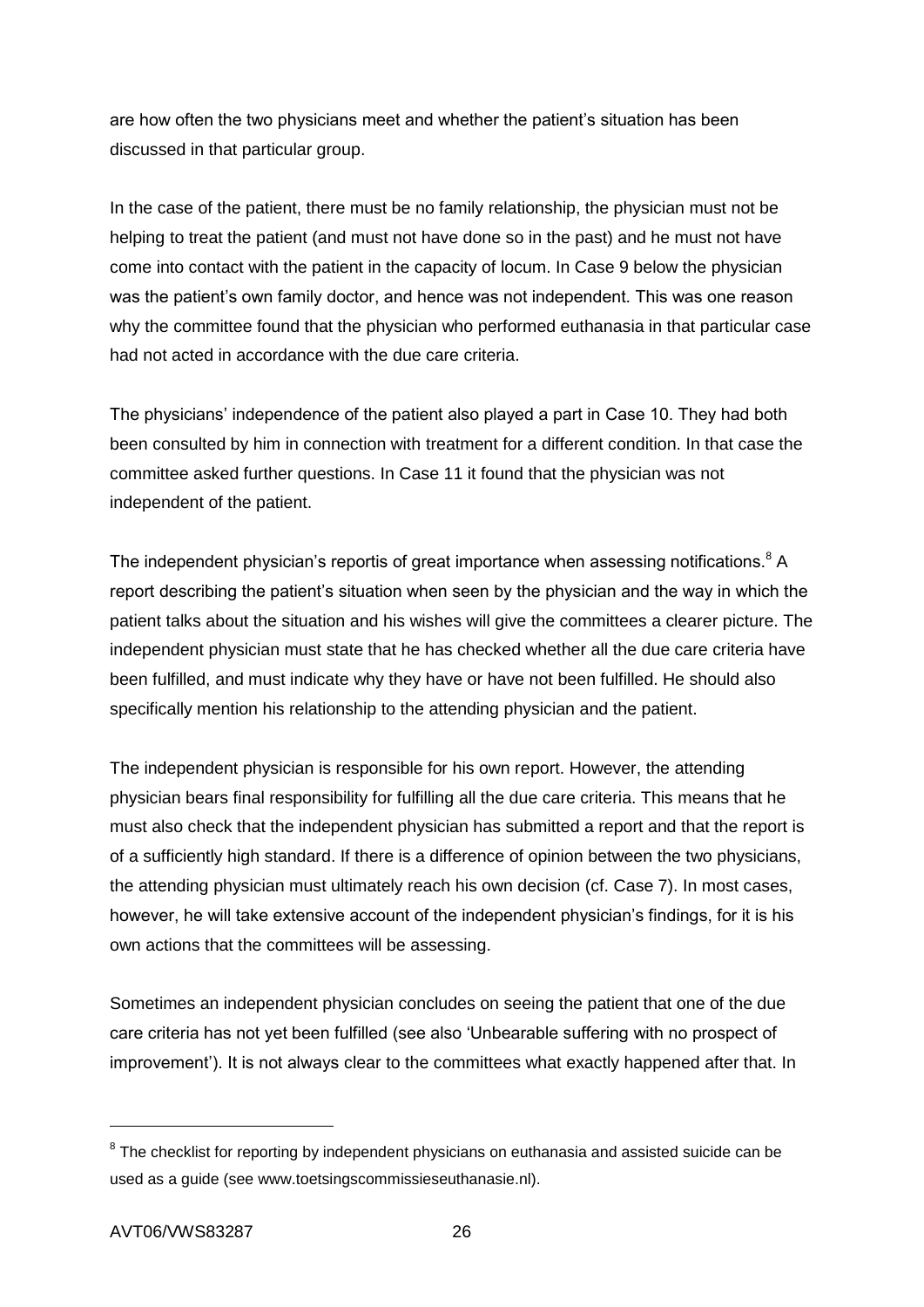such cases they ask the attending physician further questions. The independent physician should normally express an opinion regarding all the criteria.

If the independent physician is called in at an early stage and finds that the patient is not yet suffering unbearably or that the request for euthanasia is not based on the current situation, he will usually have to see the patient a second time. Sometimes, however, it will not be necessary, for example if the independent physician has indicated that the patient's suffering will very soon become unbearable and has specified what that suffering will entail. In that case it may be sufficient for the two physicians to consult by telephone. If a longer period of time is involved or if the prognosis is less predictable, the independent physician will have to interview the patient a second time.

If there has been further consultation between the attending physician and the independent physician, or if the independent physician has seen the patient a second time, it is important that this be mentioned in the notification.

The Euthanasia in the Netherlands Support and Assessment Project (SCEN) trains physicians to make independent assessments in cases of euthanasia. The course covers every aspect of independent assessment (medical, ethical and legal). In general, reporting by SCEN physicians has been excellent from the very outset. However, efforts must always be made to ensure that this remains so.

#### **Case 8 (consultation)**

**The attending physician did not consult an independent physician and felt he was under a moral obligation to perform euthanasia. The committee found that he had not acted in accordance with the due care criteria.**

*In 2001 the patient, a 78-year-old man, was diagnosed with a Dukes' C colon carcinoma. He underwent hemicolectomy, followed by radiotherapy. When metastases were found he was given chemotherapy. In 2004 treatment was stopped following the discovery of metastases in the liver. The patient's condition gradually deteriorated, and in December 2004 he discussed the possibility of euthanasia with his physician. The subject came up again in March and May 2005, and in June the patient made a specific, emphatic request. He had indicated exactly where the limit of suffering lay as far as he was concerned. He always appeared lucid and rational. He did not want to be 'left high and dry'. He had seen relatives suffer for long periods, and he wanted to decide for himself when to die. The patient signed an NVVE euthanasia directive and gave it to the physician, who then indicated that an independent*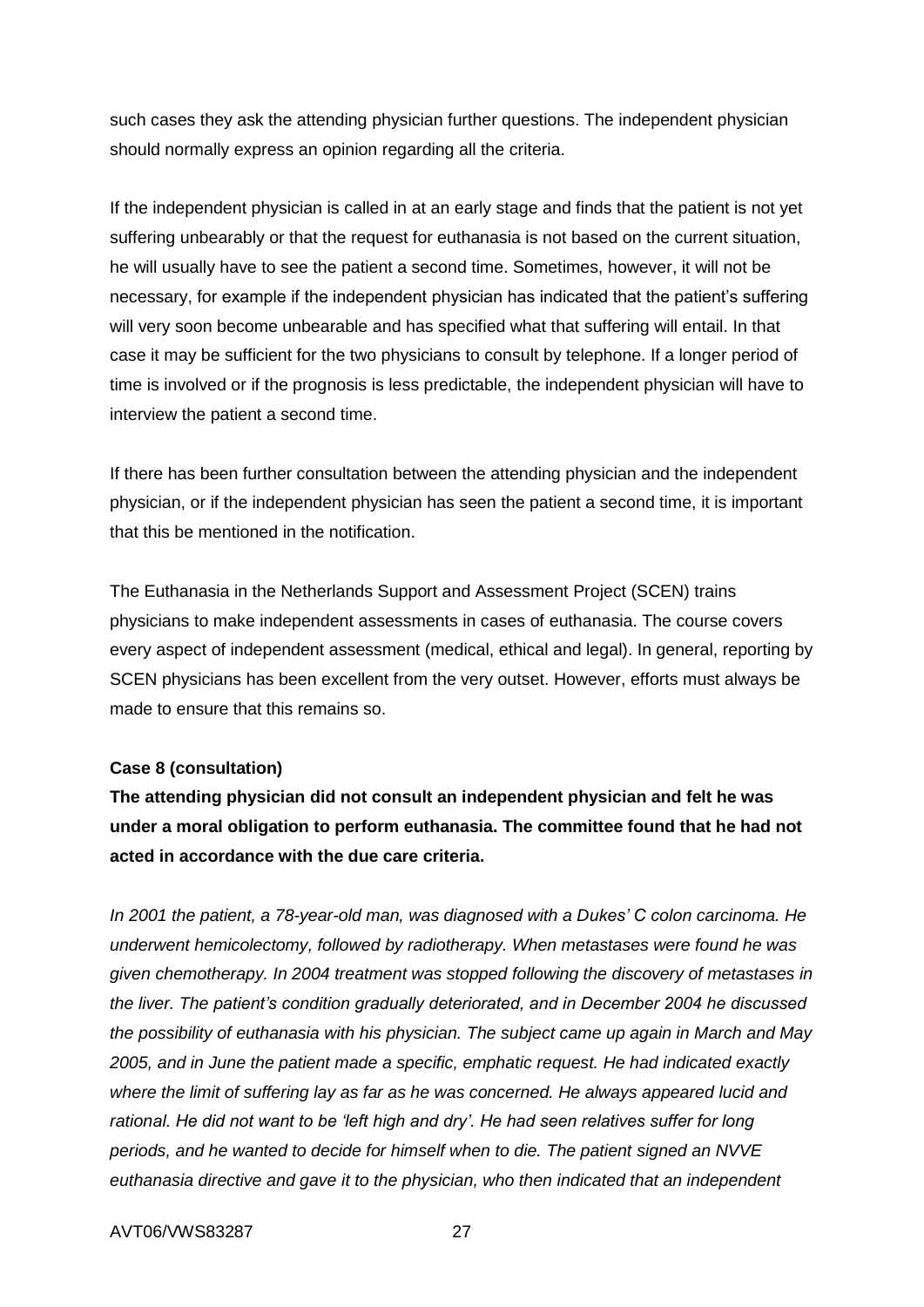*physician would have to be called in. The patient accepted this and said he would talk about it 'when the time came'. In the weeks that followed the situation varied. The tumour grew steadily and the patient dealt with various matters, including his funeral arrangements. In the last week of May 2005 his condition was reasonable. His pain was under control, although he was gradually becoming dehydrated. His physician indicated that there were still some palliative options left. The patient said his suffering was not yet unbearable.* 

*By the beginning of June 2005, however, the pain had become much more severe, and a phone call was made to the attending physician. When he saw the patient it was clear to him that the pain could no longer be controlled. The patient indicated that he had given up the struggle, and asked the physician to perform euthanasia the following week.*

*The physician said that an independent physician would have to be consulted. By then it was 5 o'clock on Friday afternoon and he could no longer get in touch with a SCEN physician. He promised the patient that he would call one in on Monday. During the weekend a locum prescribed increasing doses of morphine in combination with Dormicum. The attending physician saw the patient again on Monday morning. The patient was very short of breath, had a great deal of bronchial mucus, was restless and unable to communicate, but did respond to pain stimuli. The physician administered 60 milligrams of morphine and 15 milligrams of Dormicum, but the situation remained unchanged. Some hours later he administered 80 milligrams of morphine and 30 milligrams of Dormicum, but things still did not improve. According to the physician, the patient was now experiencing the kind of suffering he had always been so afraid of. In consultation with the patient's relatives, and despite not having called in an independent physician, the physician decided to perform euthanasia by administering 2 grams of thiopental and 16 milligrams of Pavulon. He felt he was under a moral obligation to do so. He was satisfied that the situation was degrading and unbearable for this particular patient. In his view there was no point in calling in an independent physician now that the patient could no longer communicate.*

*In an interview with the committee, the physician stated that he had regularly discussed the need to consult an independent physician with the patient. However, the patient had repeatedly postponed the decision, partly because he did not want his wife to have to cope with it. The committee found that, in failing to consult an independent physician, the attending physician had not acted in accordance with the due care criteria. Especially given the length of the patient's illness, the physician could and should have called in an independent physician at an earlier stage. He had acquiesced for too long in the patient's wish to postpone the consultation. The committee did not share his view that there was no point in*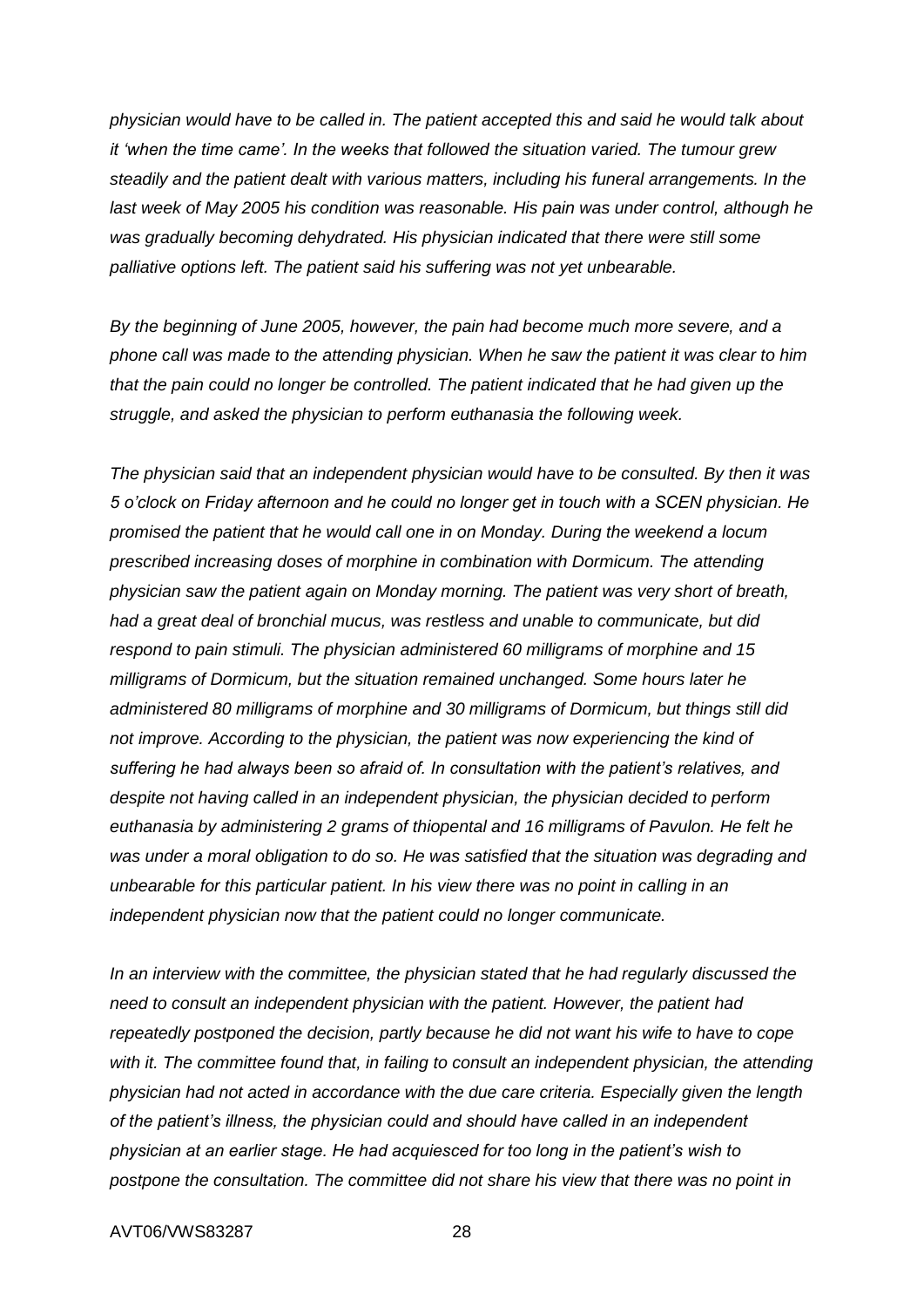*calling in an independent physician now that the patient could no longer communicate. Even in these circumstances, the committee found that the patient could and should have been seen by an independent physician. However, the committee was satisfied that the physician had acted conscientiously in this particular case. It found that he had not acted in accordance with the due care criteria, and referred the matter to the Board of Procurators General and the Health Care Inspectorate.*

## **Cases 9, 10 and 11 (not included here)**

# **(f) Due medical care**

*The physician must exercise due medical care and attention in terminating the patient's life or assisting in his suicide.*

Euthanasia or assisted suicide are normally carried out in accordance with the advisory report by the Royal Dutch Pharmaceutical Society.<sup>9</sup> In the case of euthanasia, the physician actively terminates the patient's life by administering the euthanatics, usually by intravenous injection. In the case of assisted suicide, the patient drinks a barbiturate potion.<sup>10</sup> In principle, the physician must remain with the patient until the patient is dead. He must not leave the patient alone with the euthanatics. This is because the patient may vomit, in which case the physician may perform euthanasia. Furthermore, leaving such substances without medical supervision may pose a hazard to people other than the patient.

Different arrangements may be made in exceptional cases, but only for good reasons. The physician must always be on hand to intervene quickly if the euthanatics do not have the desired effect. Euthanasia must always be performed by the physician himself.

In practice, physicians are occasionally uncertain about their role in the euthanasia procedure. This uncertainty may concern the role of the notifying physician, the independent physician or the physician who performs the procedure. For example, if a case of euthanasia is reported by a physician who did not actually perform the procedure, the physician who

<sup>9</sup> *Toepassing en bereiding van euthanatica* ('Application and preparation of euthanatics'), 1998.

 $10$  Usually a 100-millilitre potion containing 9 grams of pentobarbital sodium or secobarbital sodium.